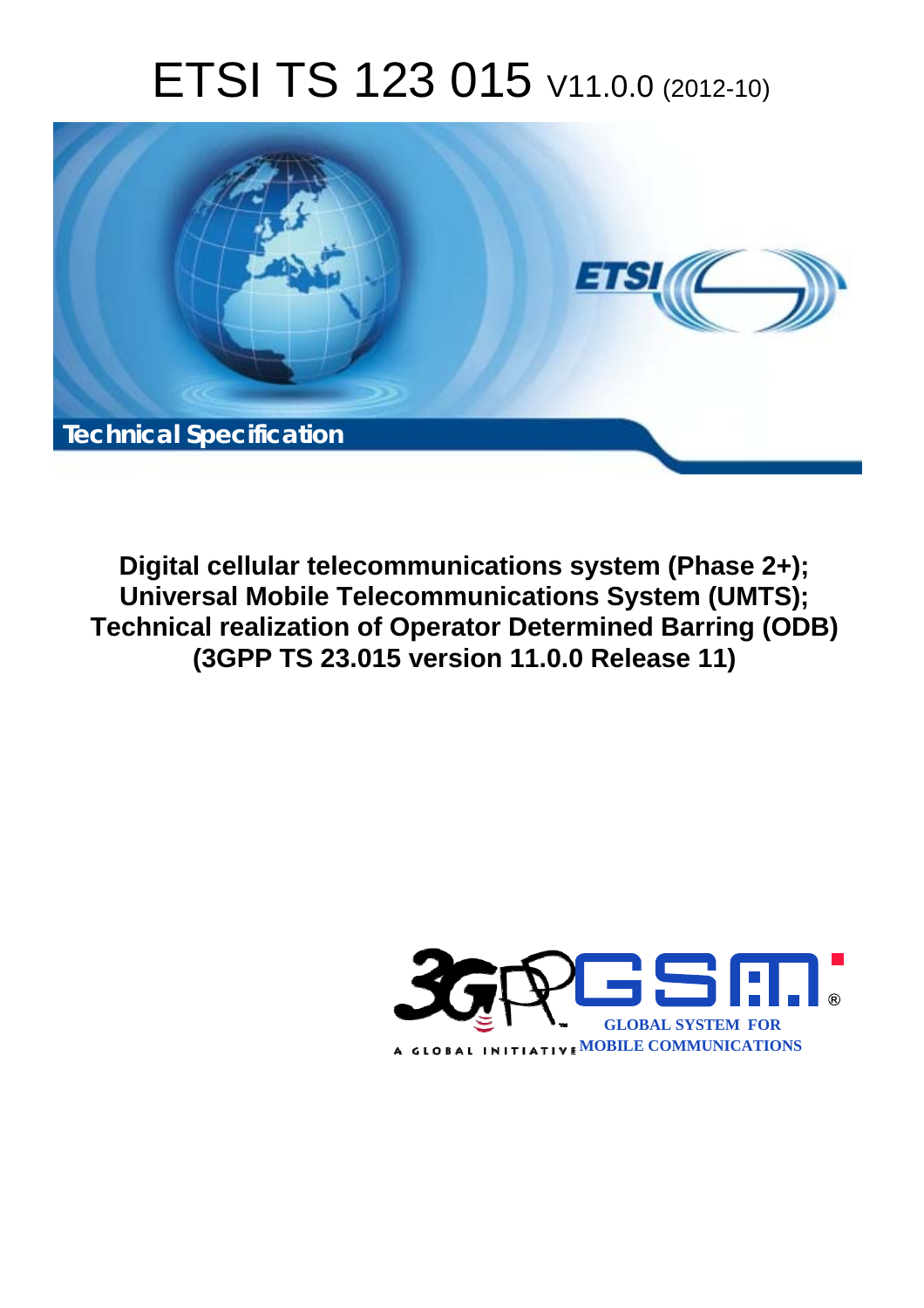Reference RTS/TSGC-0423015vb00

> Keywords GSM,UMTS

#### *ETSI*

#### 650 Route des Lucioles F-06921 Sophia Antipolis Cedex - FRANCE

Tel.: +33 4 92 94 42 00 Fax: +33 4 93 65 47 16

Siret N° 348 623 562 00017 - NAF 742 C Association à but non lucratif enregistrée à la Sous-Préfecture de Grasse (06) N° 7803/88

#### *Important notice*

Individual copies of the present document can be downloaded from: [http://www.etsi.org](http://www.etsi.org/)

The present document may be made available in more than one electronic version or in print. In any case of existing or perceived difference in contents between such versions, the reference version is the Portable Document Format (PDF). In case of dispute, the reference shall be the printing on ETSI printers of the PDF version kept on a specific network drive within ETSI Secretariat.

Users of the present document should be aware that the document may be subject to revision or change of status. Information on the current status of this and other ETSI documents is available at <http://portal.etsi.org/tb/status/status.asp>

If you find errors in the present document, please send your comment to one of the following services: [http://portal.etsi.org/chaircor/ETSI\\_support.asp](http://portal.etsi.org/chaircor/ETSI_support.asp)

#### *Copyright Notification*

No part may be reproduced except as authorized by written permission. The copyright and the foregoing restriction extend to reproduction in all media.

> © European Telecommunications Standards Institute 2012. All rights reserved.

DECT<sup>™</sup>, PLUGTESTS<sup>™</sup>, UMTS<sup>™</sup> and the ETSI logo are Trade Marks of ETSI registered for the benefit of its Members. **3GPP**TM and **LTE**™ are Trade Marks of ETSI registered for the benefit of its Members and of the 3GPP Organizational Partners.

**GSM**® and the GSM logo are Trade Marks registered and owned by the GSM Association.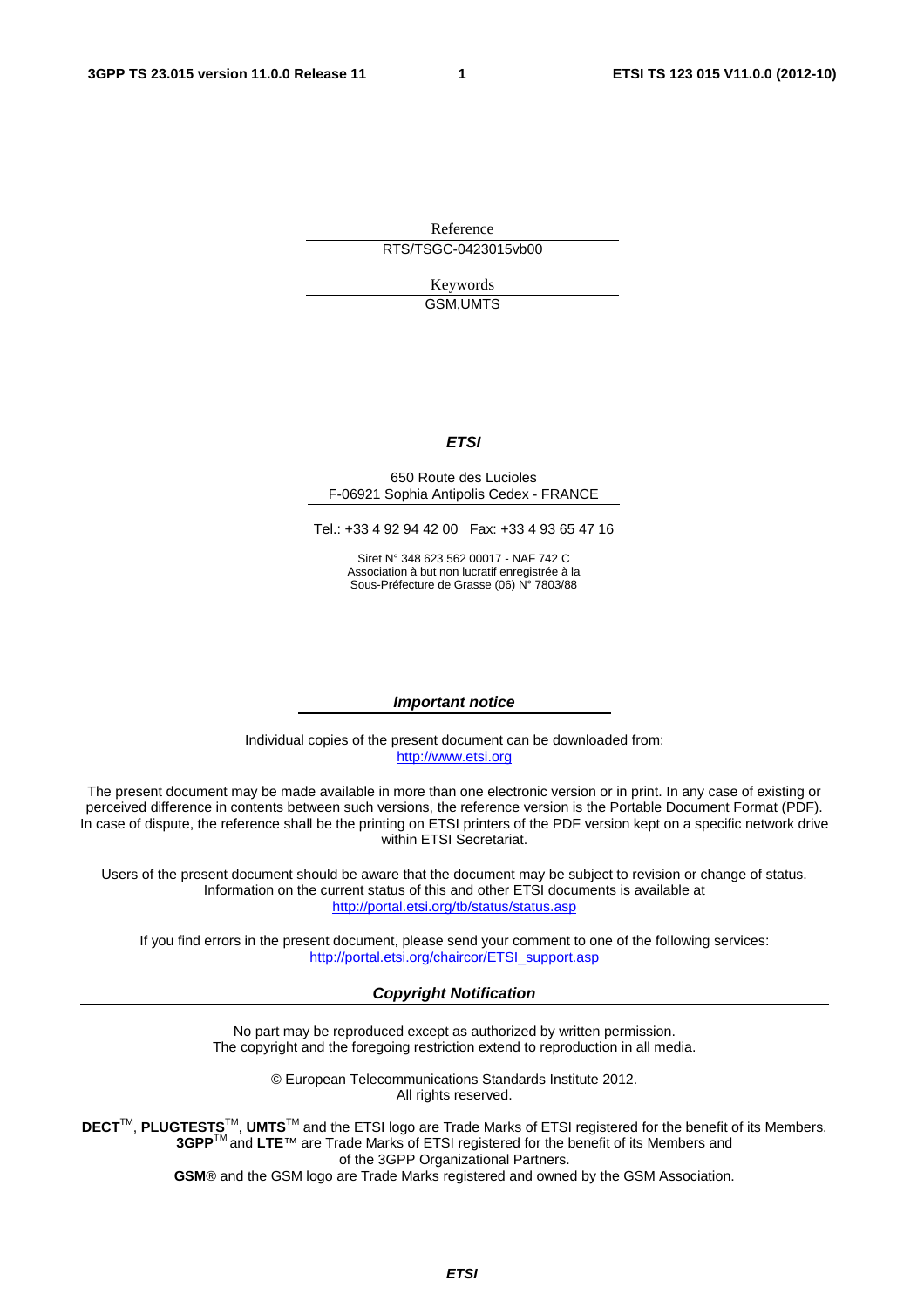# Intellectual Property Rights

IPRs essential or potentially essential to the present document may have been declared to ETSI. The information pertaining to these essential IPRs, if any, is publicly available for **ETSI members and non-members**, and can be found in ETSI SR 000 314: *"Intellectual Property Rights (IPRs); Essential, or potentially Essential, IPRs notified to ETSI in respect of ETSI standards"*, which is available from the ETSI Secretariat. Latest updates are available on the ETSI Web server ([http://ipr.etsi.org\)](http://webapp.etsi.org/IPR/home.asp).

Pursuant to the ETSI IPR Policy, no investigation, including IPR searches, has been carried out by ETSI. No guarantee can be given as to the existence of other IPRs not referenced in ETSI SR 000 314 (or the updates on the ETSI Web server) which are, or may be, or may become, essential to the present document.

### Foreword

This Technical Specification (TS) has been produced by ETSI 3rd Generation Partnership Project (3GPP).

The present document may refer to technical specifications or reports using their 3GPP identities, UMTS identities or GSM identities. These should be interpreted as being references to the corresponding ETSI deliverables.

The cross reference between GSM, UMTS, 3GPP and ETSI identities can be found under [http://webapp.etsi.org/key/queryform.asp.](http://webapp.etsi.org/key/queryform.asp)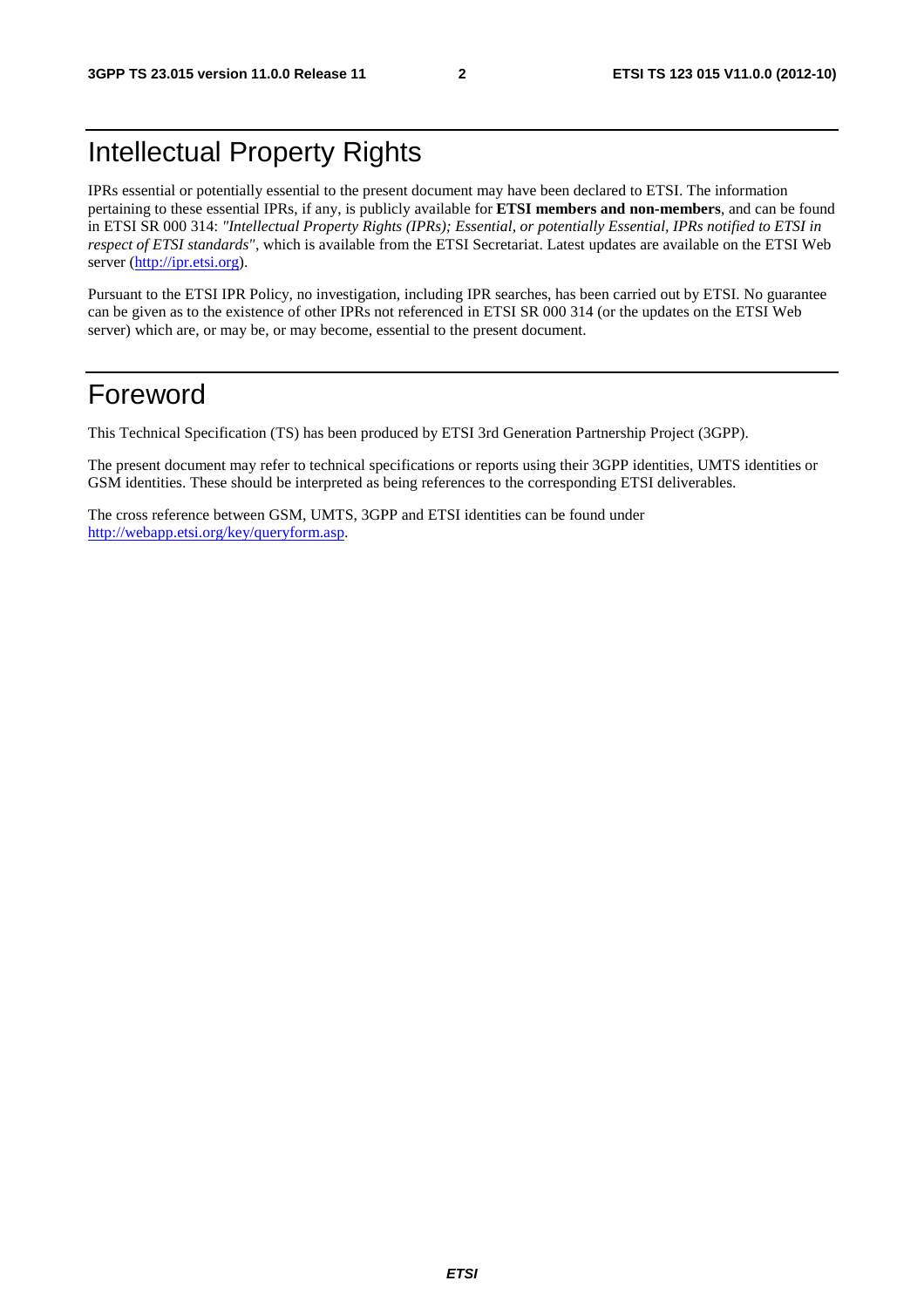$\mathbf{3}$ 

# Contents

| 1          |                                                                                         |  |
|------------|-----------------------------------------------------------------------------------------|--|
| 1.1        |                                                                                         |  |
| 1.2        |                                                                                         |  |
|            |                                                                                         |  |
| 2<br>2.1   |                                                                                         |  |
| 2.1.1      |                                                                                         |  |
| 2.1.2      |                                                                                         |  |
| 2.2        |                                                                                         |  |
| 2.2.1      |                                                                                         |  |
| 2.2.2      |                                                                                         |  |
| 2.3        |                                                                                         |  |
| 2.3.1      |                                                                                         |  |
| 2.3.2      |                                                                                         |  |
| 2.4        |                                                                                         |  |
| 2.4.1      |                                                                                         |  |
| 2.4.2      |                                                                                         |  |
| 2.4.3      | Operator Determined Barring of access to supplementary service not supported in VLR  14 |  |
| 2.5        |                                                                                         |  |
| 2.5.1      |                                                                                         |  |
| 2.5.2      |                                                                                         |  |
| 2.5A       |                                                                                         |  |
| 2.5A.1     |                                                                                         |  |
| 2.5A.2     |                                                                                         |  |
| 2.6        |                                                                                         |  |
| 2.6.1      |                                                                                         |  |
| 2.6.2      |                                                                                         |  |
| 2.6A       |                                                                                         |  |
| 2.6A.1     |                                                                                         |  |
| 2.6A.2     |                                                                                         |  |
| 2.6B       |                                                                                         |  |
| 2.6B.1     |                                                                                         |  |
| 2.6B.2     |                                                                                         |  |
| 2.7        |                                                                                         |  |
| 2.7.1      |                                                                                         |  |
| 2.7.2      |                                                                                         |  |
| 2.7.3      |                                                                                         |  |
|            |                                                                                         |  |
|            |                                                                                         |  |
|            |                                                                                         |  |
|            |                                                                                         |  |
|            |                                                                                         |  |
| 3          |                                                                                         |  |
| 3.1        |                                                                                         |  |
| 3.2<br>3.3 |                                                                                         |  |
| 3.3A       |                                                                                         |  |
| 3.4        |                                                                                         |  |
| 3.5        |                                                                                         |  |
| 3.5A       |                                                                                         |  |
| 3.6        |                                                                                         |  |
| 3.7        |                                                                                         |  |
|            |                                                                                         |  |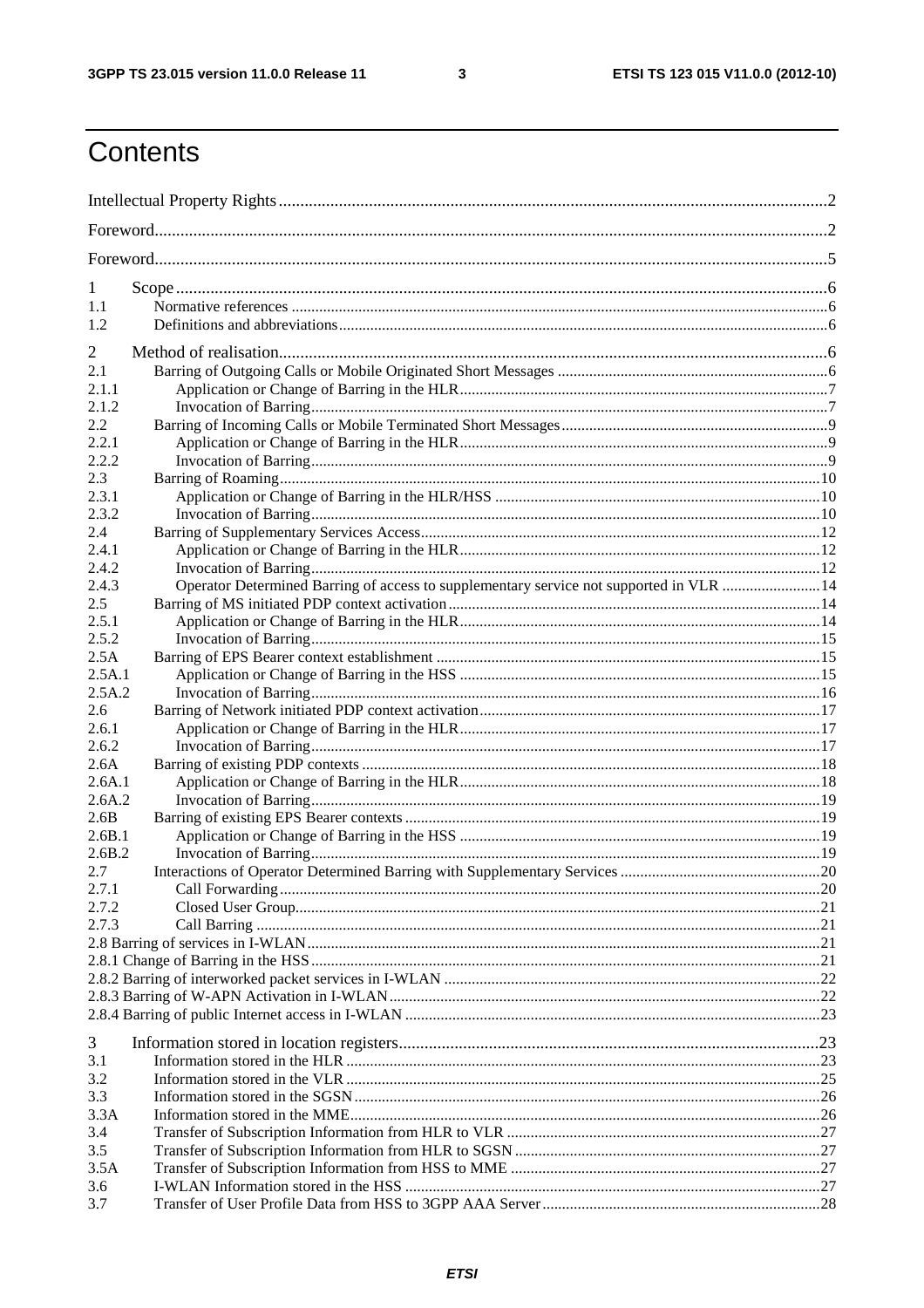$\overline{\mathbf{4}}$ 

| Annex A:       |  |
|----------------|--|
| <b>History</b> |  |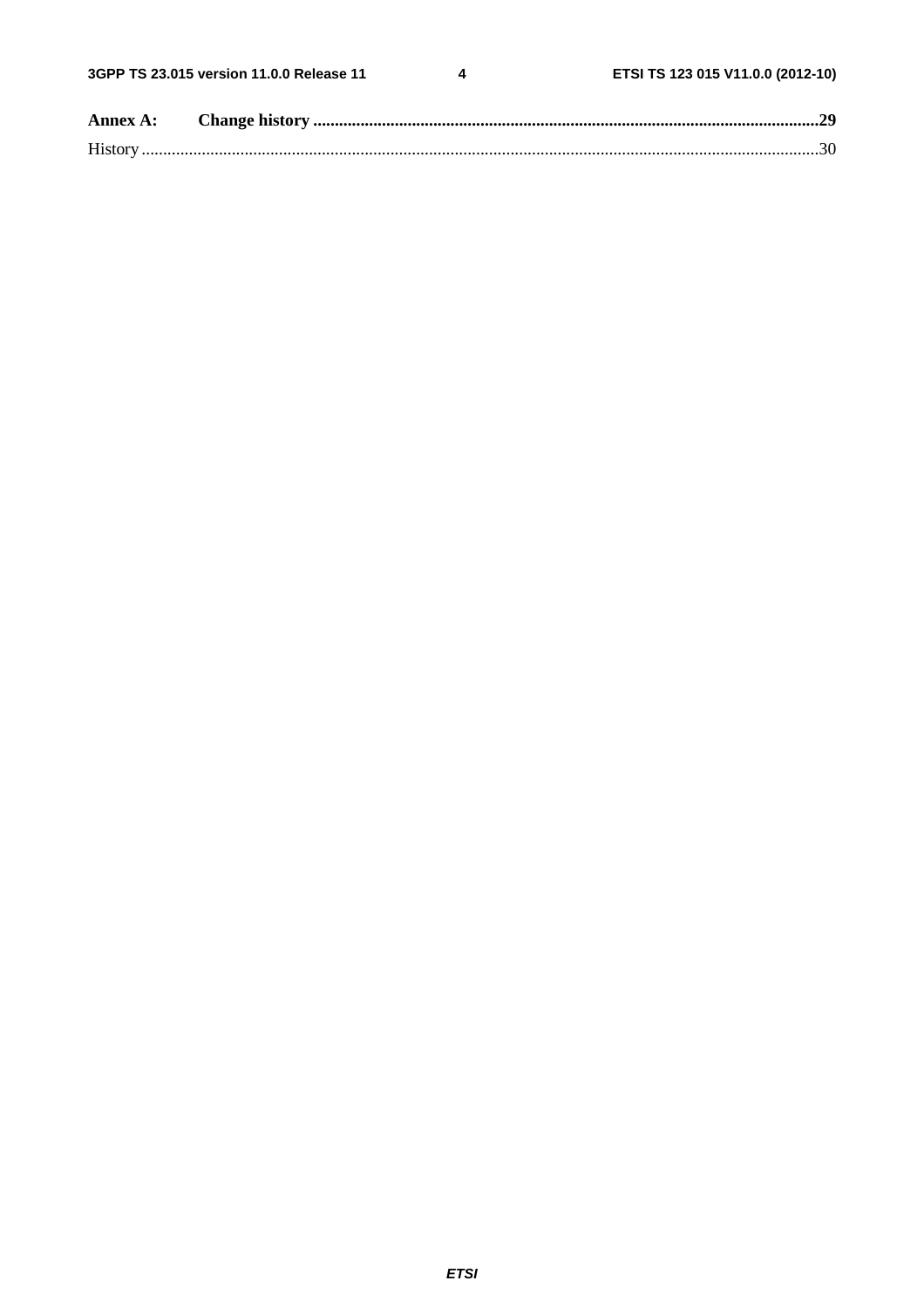### Foreword

This Technical Specification has been produced by the 3GPP.

This TS describes the network feature Operator Determined Barring which allows a network operator or service provider to regulate access by subscribers to services within the 3GPP system.

The contents of the present document are subject to continuing work within the TSG and may change following formal TSG approval. Should the TSG modify the contents of this TS, it will be re-released by the TSG with an identifying change of release date and an increase in version number as follows:

Version 3.y.z

where:

- x the first digit:
	- 1 presented to TSG for information;
	- 2 presented to TSG for approval;
	- 3 Indicates TSG approved document under change control.
- y the second digit is incremented for all changes of substance, i.e. technical enhancements, corrections, updates, etc.
- z the third digit is incremented when editorial only changes have been incorporated in the specification;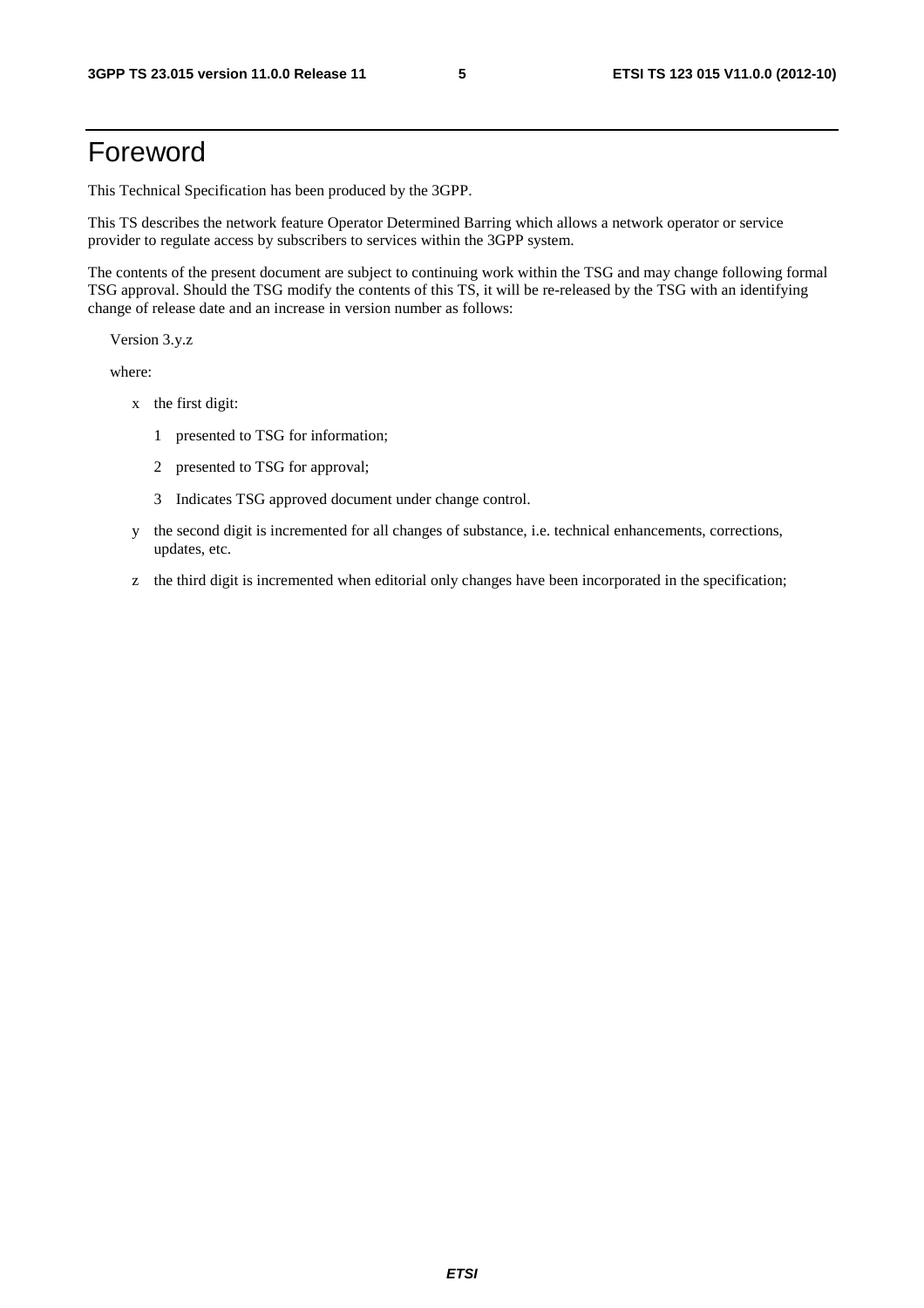### 1 Scope

The network feature Operator Determined Barring (ODB) allows a network operator or service provider to regulate access by subscribers to services (Circuit/Packet Oriented and Interworking WLAN), by the barring of certain categories of incoming or outgoing calls/ Packet Oriented Services or of roaming. Operator Determined Barring applies to all bearer services and teleservices except the Emergency Call teleservice; the teleservice Short Message Point-to-Point is therefore subject to Operator Determined Barring in the same way as circuit-switched calls.

The application of specific categories of Operator Determined Barring to a subscription is controlled by the network operator or service provider, using administrative interaction at the HLR; this interface is not standardised.

#### 1.1 Normative references

The following documents contain provisions which, through reference in this text, constitute provisions of the present document.

- References are either specific (identified by date of publication, edition number, version number, etc.) or non-specific.
- For a specific reference, subsequent revisions do not apply.
- For a non-specific reference, the latest version applies. In the case of a reference to a 3GPP document (including a GSM document), a non-specific reference implicitly refers to the latest version of that document *in the same Release as the present document*.
- [1] 3GPP TS 21.905: "Abbreviations and acronyms".
- [2] 3GPP TS 22.041: "Operator Determined Barring"..
- [3] 3GPP TS 23.040: "Technical realization of the Short Message Service (SMS)".
- [4] 3GPP TS 23.060: " General Packet Radio Service (GPRS) Service description Stage 2"
- [5] 3GPP TS 29.234: "3GPP system to Wireless Local Area Network (WLAN) interworking; stage 3"

#### 1.2 Definitions and abbreviations

Abbreviations used in this specification are listed in 3GPP TS 21.905.

## 2 Method of realisation

The entities which control the application of Operator Determined Barring (ODB), and the methods used, are described in this clause. Two cases are considered for each type of barring: the effect of administrative action in the HLR to modify the application of the category to a particular subscription, and the effect of the category on the handling of calls or other traffic involving the subscriber.

### 2.1 Barring of Outgoing Calls or Mobile Originated Short Messages

Barring of outgoing calls or mobile originated short messages includes the categories "outgoing calls" and "outgoing premium rate calls" defined in 3GPP TS 22.041 [2], and the "operator specific barring" category where this is defined by the PLMN operator to apply to outgoing calls or mobile originated short messages.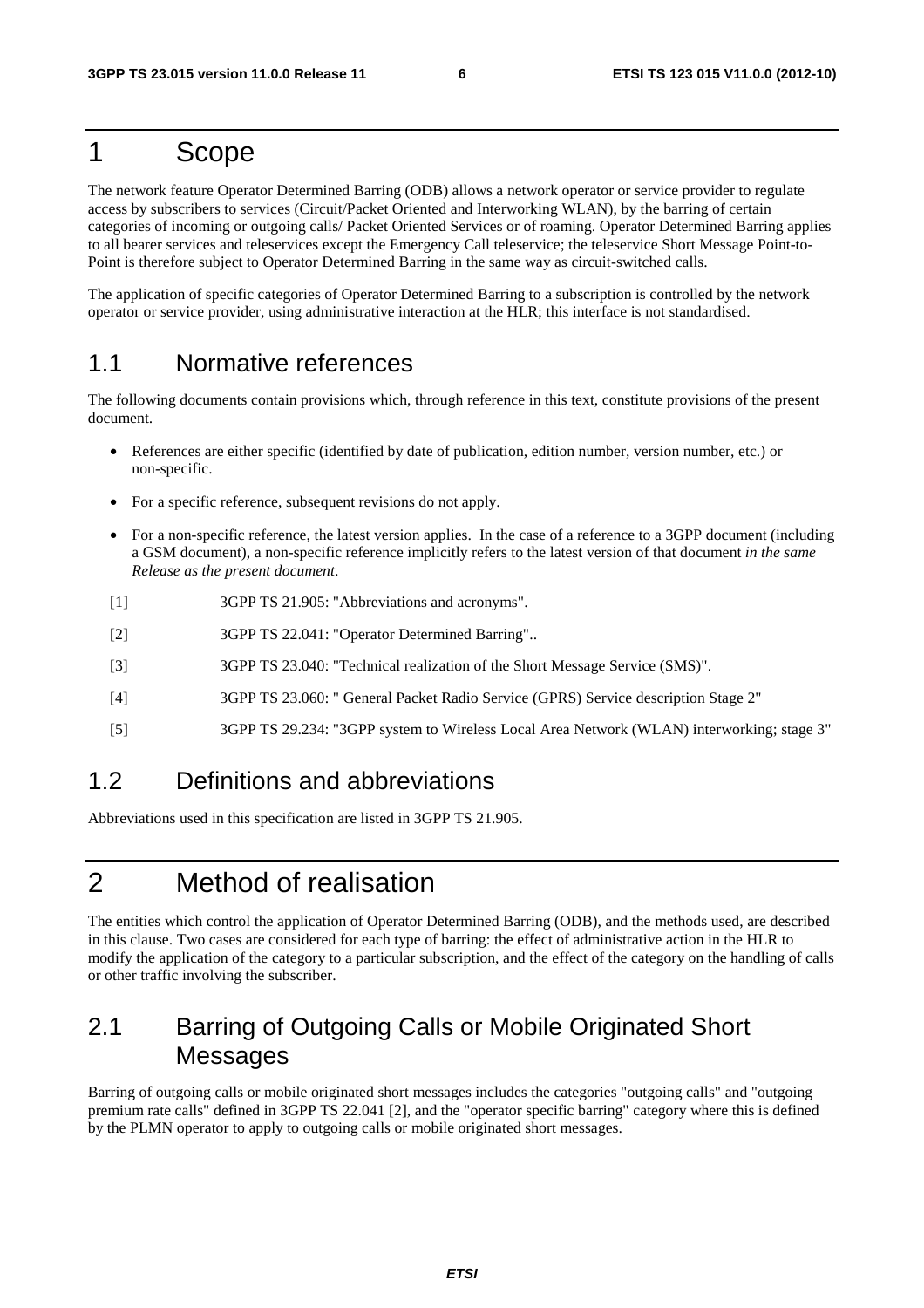#### 2.1.1 Application or Change of Barring in the HLR

If barring of outgoing calls or mobile originated short messages is applied to a subscription (or existing barring of outgoing calls or mobile originated short messages is modified or removed) by administrative action in the HLR, the HLR will update the subscription information accordingly, and transfer the updated subscription information to the VLR and the SGSN using one or more Insert Subscriber Data operations, as shown in figure 2.1.1/1.

If operator specific barring is applied to a subscription (or existing operator specific barring is modified or removed) by administrative action in the HLR, the HLR will update the subscription information accordingly. If the mobile subscriber is registered in the home PLMN, the HLR will transfer the updated subscription information to the VLR and the SGSN using one or more Insert Subscriber Data operations, as shown in figure2.1.1/ 1.

If the VPLMN does not support Operator Determined Barring of outgoing calls, the VLR and the SGSN shall indicate this in the acknowledgement of the Insert Subscriber Data message. The HLR shall then, as an operator option, apply the Outgoing Calls Barred supplementary service, apply barring of roaming as described in subclause 2.3 or take any other action decided by the operator of the HPLMN.

| <b>MS</b> | <b>MSC</b>                                         | <b>VLR</b> or SGSN                | <b>HLR</b> |
|-----------|----------------------------------------------------|-----------------------------------|------------|
|           | ODB of outgoing calls applied, modified or removed | Insert<br>Subscriber<br>.<br>data |            |

#### **Figure 2.1.1/1: Transfer of updated subscription information to VLR or SGSN**

#### 2.1.2 Invocation of Barring

Barring of outgoing calls or mobile originated short messages is invoked in the VLR. If the VLR receives a request for subscription information for an outgoing call or mobile originated short message which is prohibited by Operator Determined Barring, the VLR will return a negative response to the request for subscription information, with an appropriate error indication. The MSC may relay this error indication via the BSS/RNS to the mobile station over the radio path, or (in the case of an outgoing call) may connect the mobile station to an address to be determined by the network operator.

Barring of mobile originated short messages is invoked in the SGSN. If the SGSN receives a request for a mobile originated short message which is prohibited by Operator Determined Barring, the SGSN will return a negative response to the request with an appropriate error indication via the BSS/RNS to the mobile station over the radio path.

Barring of all international calls, barring of all international calls except those directed to the home PLMN country, barring of all premium rate (information) calls or barring of all premium rate (entertainment) calls requires the VLR or the SGSN to analyse the called number to determine whether the requested call is barred.

Barring of all outgoing calls when roaming outside the home PLMN country requires the HLR to determine whether a request for location updating originates from a PLMN outside the home PLMN country. If the request does originate from a PLMN outside the home PLMN country, the HLR will transfer subscription information to the requesting node to indicate that the mobile station is subject to barring of all outgoing calls.

Operator Specific Barring may apply to outgoing or incoming calls, or mobile originated or mobile terminated short messages; if it applies to outgoing calls or mobile originated short messages, it is invoked in the VLR or the SGSN, as described above. If the barring applies to calls directed to a specific class of destination, the called number must be analysed to determine whether the requested call is barred.

Indicative message flow diagrams for the handling of Operator Determined Barring of outgoing calls or mobile originated short messages are given in figures 2.1.2/1 and 2.1.2/2. For the case where the mobile station is connected to an address determined by the network operator, this address is assumed to be directly connected to the MSC, so that no inter-MSC signalling is required.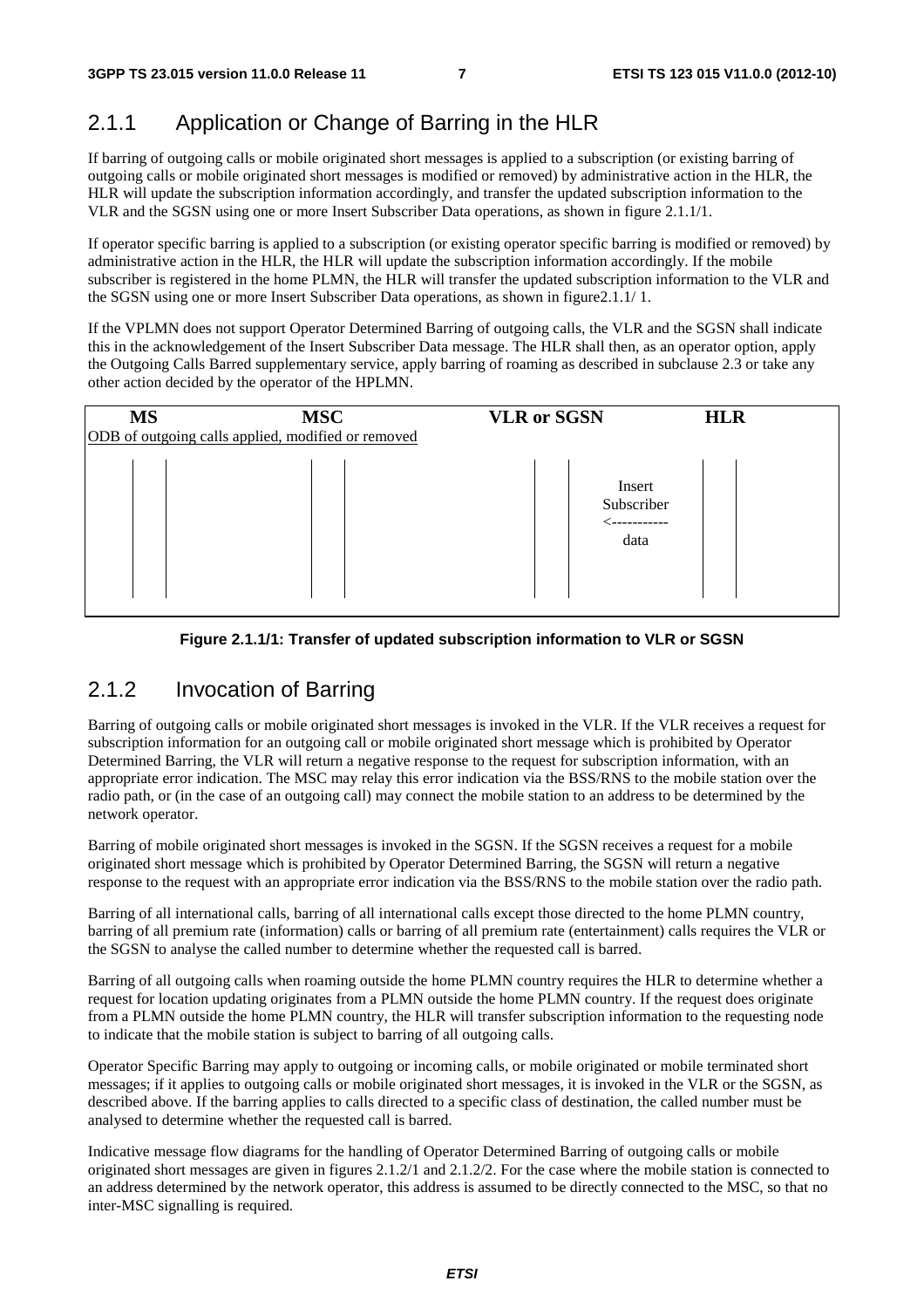| <b>MS</b> | <b>MSC</b>                                            |                                   | <b>VLR</b> |  |
|-----------|-------------------------------------------------------|-----------------------------------|------------|--|
|           | Outgoing call or MO SMS request barred because of ODB |                                   |            |  |
|           | O/G Request<br>>                                      |                                   |            |  |
|           |                                                       | Send Info for<br>---------------> |            |  |
|           |                                                       | $\rm{O/G}$ Call                   |            |  |
|           |                                                       | Reject<br><-----------------      |            |  |
|           |                                                       | (cause)                           |            |  |
|           |                                                       |                                   |            |  |
|           | Operator option: error indication returned to MS      |                                   |            |  |
|           | Reject<br>---------------                             |                                   |            |  |
|           | (Cause)                                               |                                   |            |  |
|           |                                                       |                                   |            |  |

#### **Figure 2.1.2/1: Operator Determined Barring of Outgoing Calls or Mobile Originated Short Messages invocation in the VLR**



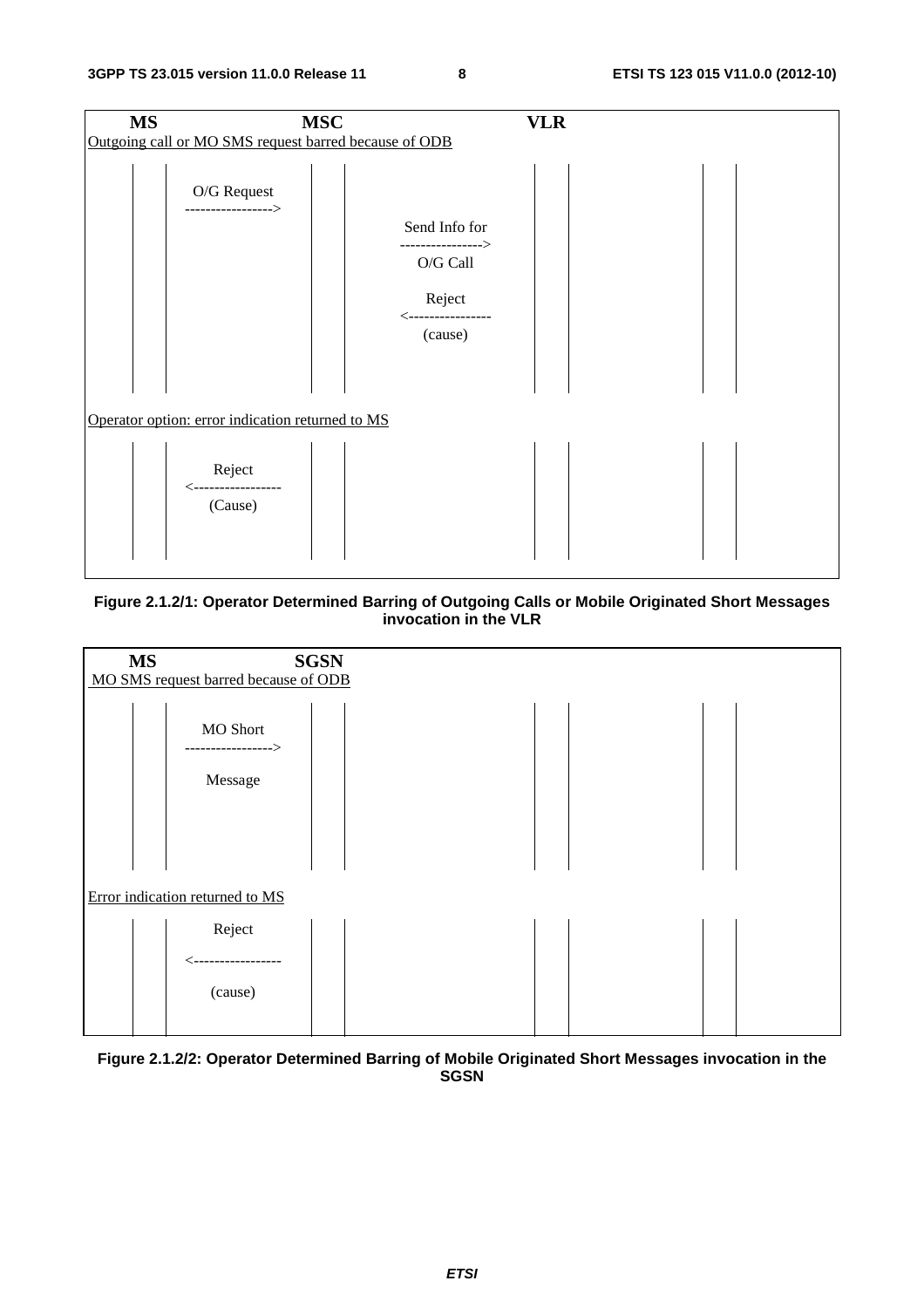### 2.2 Barring of Incoming Calls or Mobile Terminated Short Messages

#### 2.2.1 Application or Change of Barring in the HLR

If barring of incoming calls or mobile terminated short messages is applied to a subscription (or existing barring of incoming calls or mobile terminated short messages is modified or removed) by administrative action in the HLR, the HLR will update the subscription information accordingly. It is not necessary to transfer the updated subscription information to the VLR or the SGSN.

#### 2.2.2 Invocation of Barring

Barring of incoming calls is invoked in the HLR. If the HLR receives a request for routing information for a call directed to a mobile station which is subject to barring of incoming calls, the HLR will return a negative response to the request for routing information, with an appropriate error indication. The Gateway MSC may relay this error indication to the originating network using the appropriate telephony signalling system, or may connect the call to a recorded announcement to be determined by the network operator.

Barring of mobile terminated short messages is invoked in the HLR. If the HLR receives a request for routing information for a short message directed to a mobile station which is subject to barring of incoming calls, the HLR will return a negative response to the request for routing information, with an appropriate error indication. This error indication will be relayed to the originating Short Message service centre by the Gateway MSC using the protocol defined in 3GPP TS 23.040.

Operator Specific Barring may apply to outgoing or incoming calls, or mobile originated or mobile terminated short messages; if it applies to incoming calls or mobile terminated short messages, it is invoked in the HLR, as described above.

An indicative message flow diagram for the handling of Operator Determined Barring of incoming calls is given in figure 2.2.2/1. For the case where the call is connected to an address determined by the network operator, this address is assumed to be directly connected to the GMSC, so that no inter-MSC signalling is required.



**Figure 2.2.2/1: Operator Determined Barring of Incoming Calls**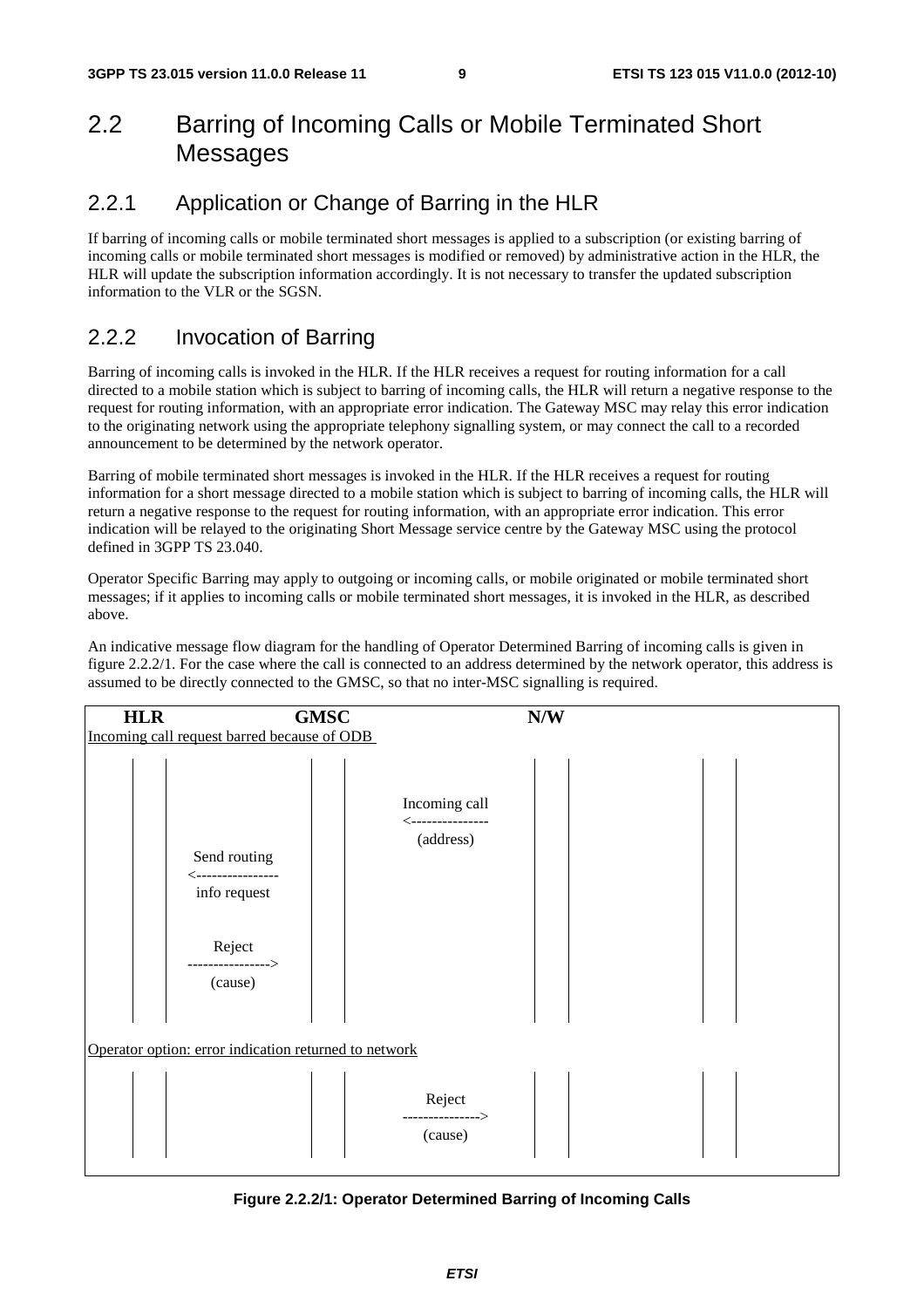An indicative message flow diagram for the handling of Operator Determined Barring of mobile terminated short messages is given in figure 2.2.2/2.



**Figure 2.2.2/2: Operator Determined Barring of Mobile Terminated Short Messages** 

### 2.3 Barring of Roaming

#### 2.3.1 Application or Change of Barring in the HLR/HSS

If barring of roaming is applied to a subscription (or modified or removed) by administrative action in the HLR/HSS, the HLR/HSS shall update the subscription information accordingly. If the HLR/HSS determines from the identity of the VLR and/or the SGSN and/or MME that the mobile subscriber is currently registered in a barred PLMN, the HLR/HSS shall put the barring into effect by using a Cancel Location operation to the VLR and/or the SGSN and /or to the MME, as shown in figure 2.3.1/1. If the mobile subscriber is not currently registered in a barred PLMN, the HLR/HSS shall take no further action.



#### **Figure 2.3.1/1: Immediate Application of Barring of Roaming**

#### 2.3.2 Invocation of Barring

Barring of roaming is invoked in the HLR/HSS. If the HLR receives a request from a VLR for location updating for a mobile which is attempting to roam to an area prohibited by Operator Determined Barring, the HLR shall reject the location updating request with an appropriate error indication and this error indication shall be relayed by the MSC and the BSS/RNS to the mobile station over the radio path. If the HLR receives a request from a SGSN for location updating for a mobile which is attempting to roam to an area prohibited by Operator Determined Barring, the HLR shall reject the location updating request with an appropriate error indication and this error indication shall be relayed by the SGSN and the BSS/RNS to the mobile station over the radio path. If the HSS receives a request from a MME for location updating for a mobile which is attempting to roam to an area prohibited by Operator Determined Barring, the HSS shall reject the location updating request with an appropriate error indication and this error indication shall be relayed by the MME to the mobile station over the radio path.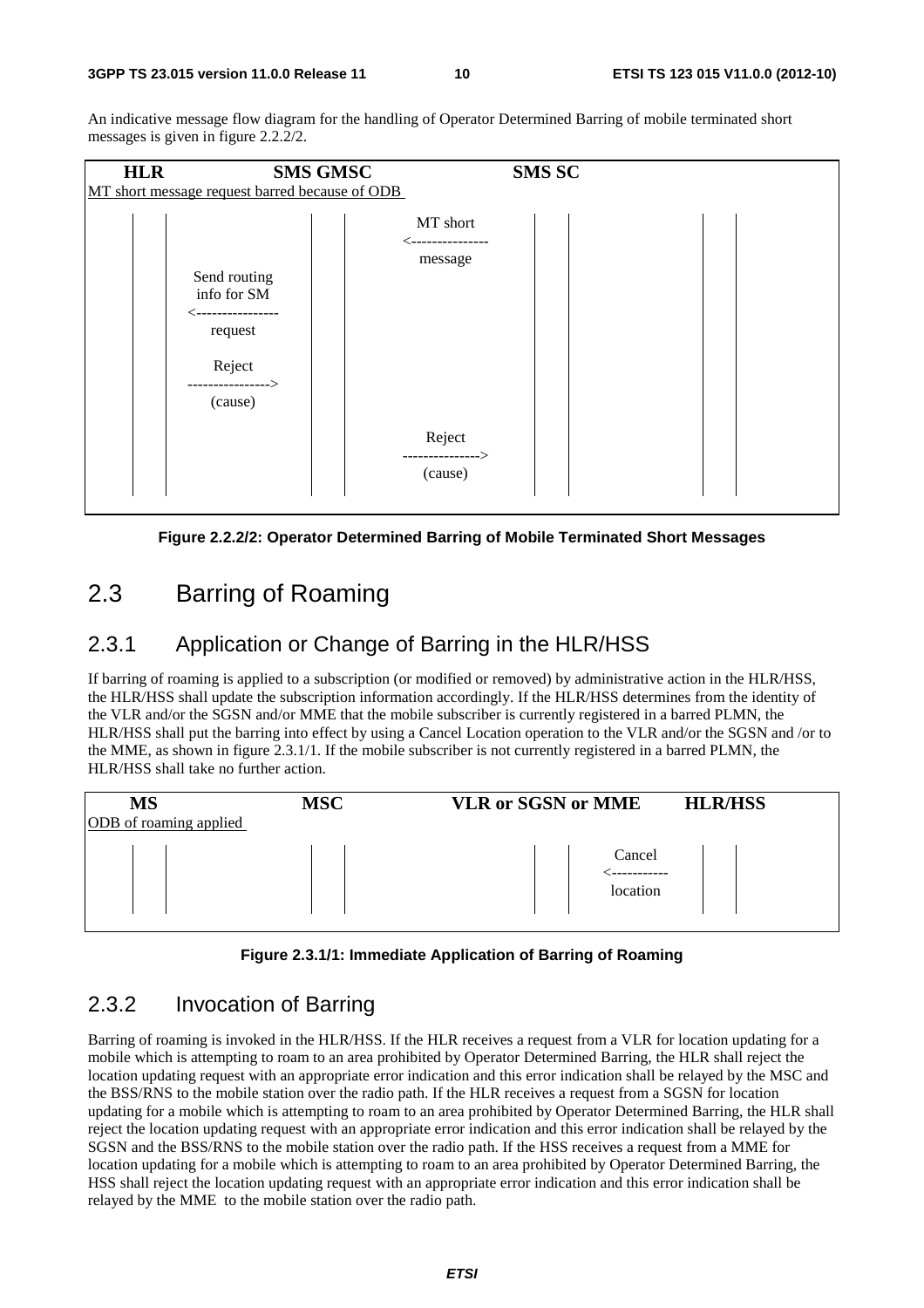Indicative message flow diagrams for the handling of Operator Determined Barring of roaming are given in figures 2.3.2/1 and 2.3.2/2 and 1.3.2/3.



**Figure 2.3.2/1: Operator Determined Barring of Roaming invocation in HLR. Roaming in a prohibited VLR** 



**Figure 2.3.2/2: Operator Determined Barring of Roaming invocation in HLR. Roaming in a prohibited SGSN**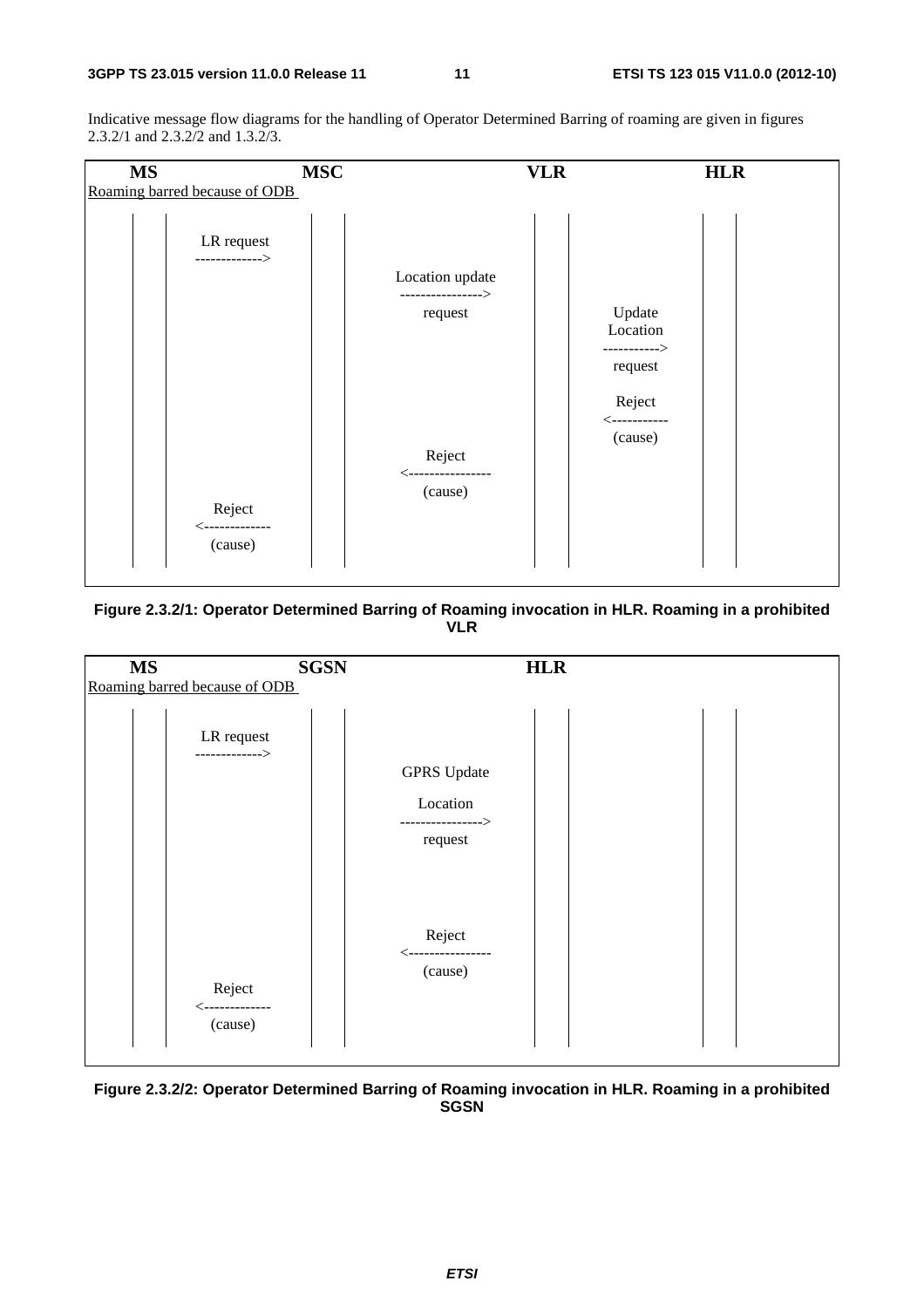

#### **Figure 2.3.2/3: Operator Determined Barring of Roaming invocation in HSS. Roaming in a prohibited MME**

### 2.4 Barring of Supplementary Services Access

Barring of supplementary services access encompasses the general barring of supplementary services management category specified in 3GPP TS 22.041 [2] and the specific categories of barring of registration of a call forwarded-to number and barring of invocation of call transfer.

#### 2.4.1 Application or Change of Barring in the HLR

If barring of supplementary services access is applied to a subscription (or existing barring of supplementary services access is modified or removed) by administrative action in the HLR, the HLR will update the subscription information accordingly, and, if necessary, transfer the updated subscription information to the VLR using one or more Insert Subscriber Data operations, as shown in figure 2.1.1/1.

If the VPLMN does not support Operator Determined Barring of supplementary service access, the VLR shall indicate this in the acknowledgement to the Insert Subscriber Data message. The HLR shall then, as an operator option, apply barring of roaming as described in subclause 2.3 or take any other action decided by the operator of the HPLMN.

#### 2.4.2 Invocation of Barring

Barring of supplementary services access is invoked in the HLR or the VLR, depending on the supplementary service operation.

Barring of access to the following supplementary service operations is invoked in the HLR:

- registration;
- erasure:
- activation:
- deactivation;
- password registration;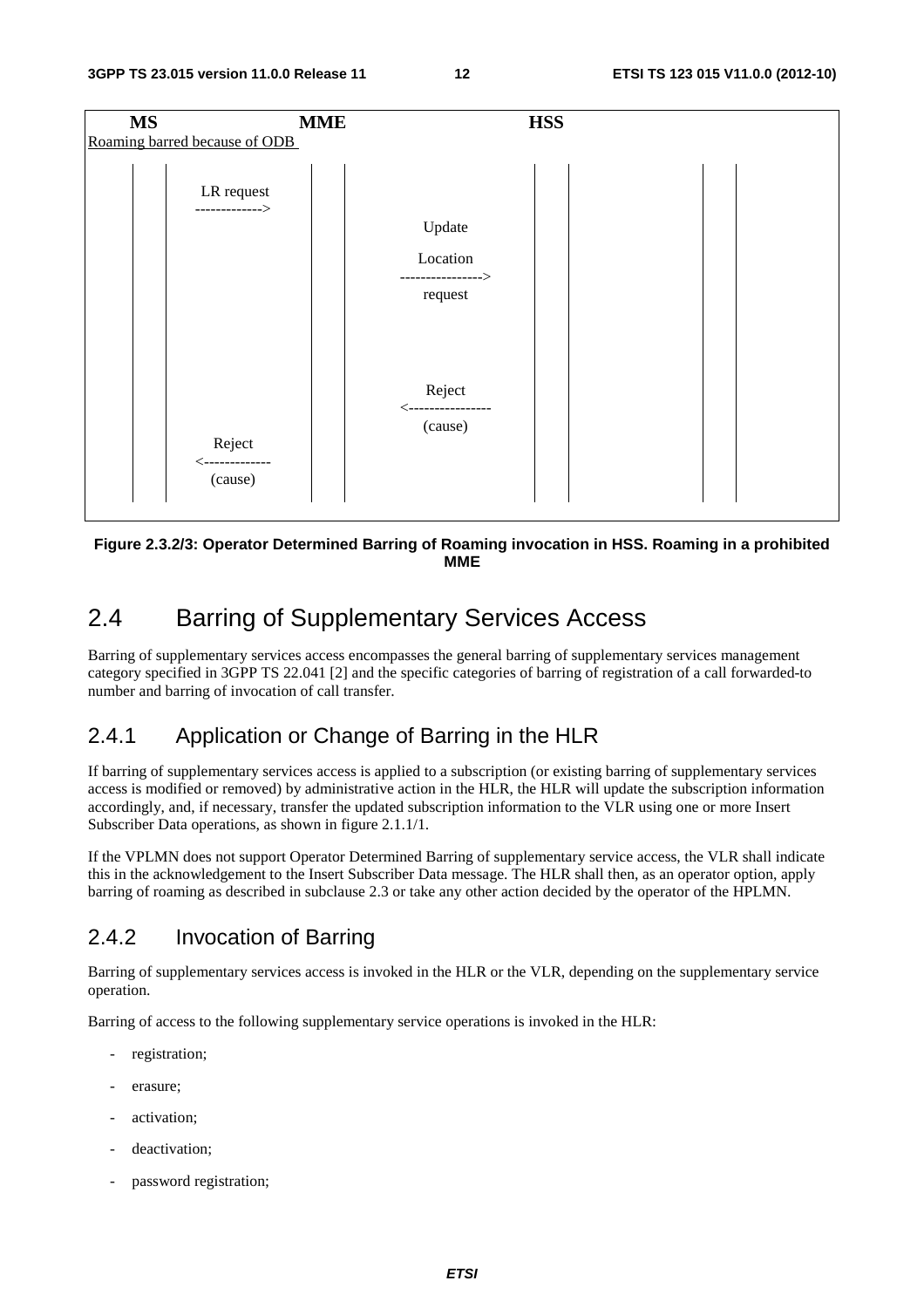processing unstructured SS data.

An indicative message flow diagram for the handling in the HLR of Operator Determined Barring of access to supplementary services is given in figure 2.4.2/1.



#### **Figure 2.4.2/1: Operator Determined Barring of Access to Supplementary Services in the HLR**

- NOTE 1: Although the HLR handles interrogation of some supplementary services, Operator Determined Barring of interrogation of all supplementary services is invoked in the VLR. This reduces the amount of analysis which the VLR must perform on supplementary service requests before deciding whether to relay a supplementary service request to the HLR or reject it because of Operator Determined Barring of access to supplementary services. Operator Determined Barring of control of PLMN specific supplementary services is invoked in the VLR for the same reason.
- NOTE 2: Although the VLR handles some processing of unstructured SS data, and therefore has to check for Operator Determined Barring of access to supplementary services, a check is also specified in the HLR to guard against the case where the VLR does not support Operator Determined Barring of access to supplementary services.

Barring of access to the following supplementary service operations is invoked in the VLR:

- interrogation;
- invocation:
- control of PLMN specific supplementary services;
- processing unstructured SS data.

An indicative message flow diagram for the handling in the VLR of Operator Determined Barring of access to supplementary services is given in figure 2.4.2/2.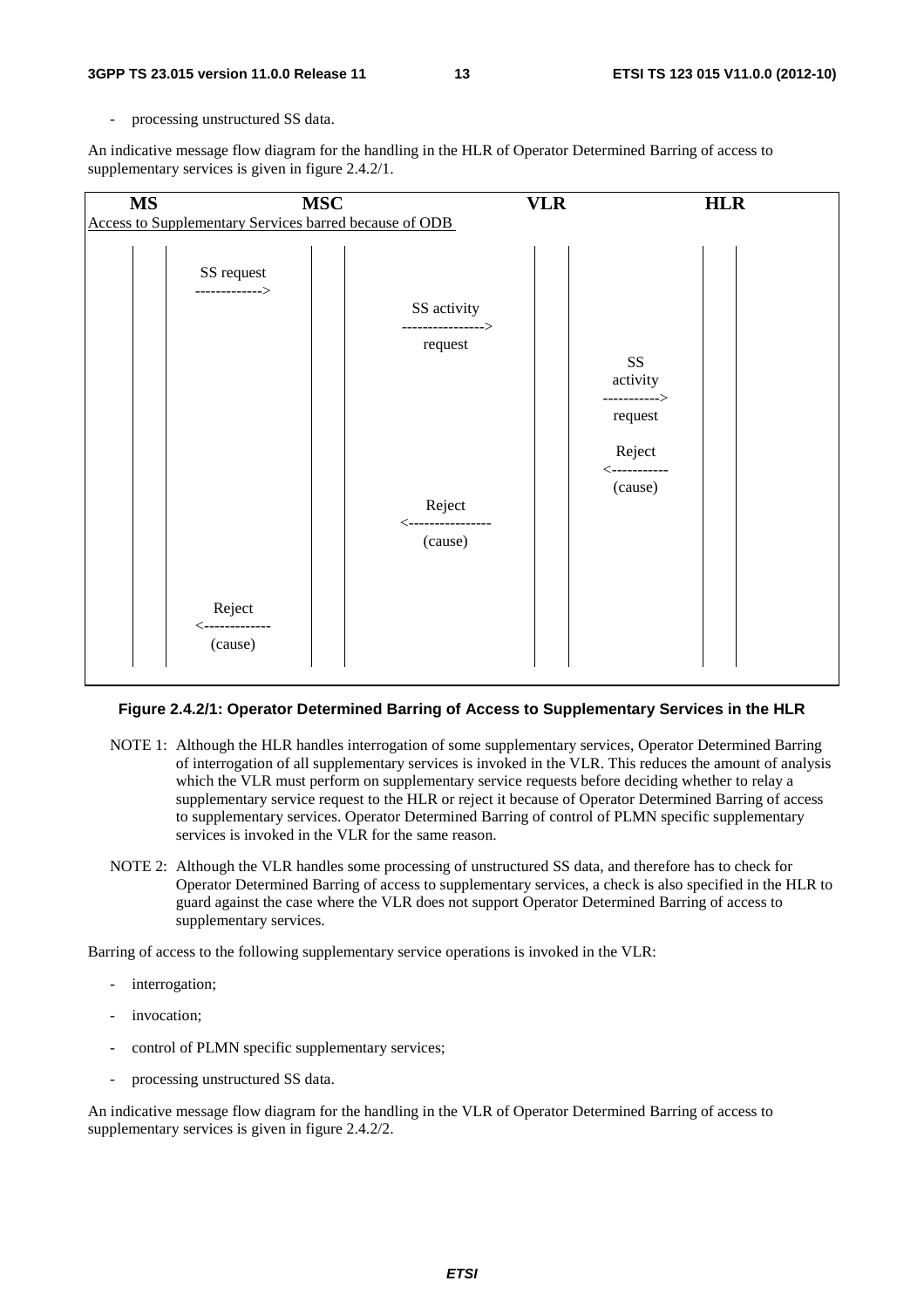| <b>MS</b> | Access to Supplementary Services barred because of ODB | <b>MSC</b>                                                                           | <b>VLR</b> |  |
|-----------|--------------------------------------------------------|--------------------------------------------------------------------------------------|------------|--|
|           | SS request<br>------------->                           | SS activity<br>--------------><br>request<br>Reject<br><-----------------<br>(cause) |            |  |
|           | Reject<br>--------------<br>(Cause)                    |                                                                                      |            |  |

#### **Figure 2.4.2/2: Operator Determined Barring of Access to Supplementary Services in the VLR**

#### 2.4.3 Operator Determined Barring of access to supplementary service not supported in VLR

If the VLR does not support Operator Determined Barring of access to supplementary services the HLR shall take the following actions:

The VLR supports only phase 1:

 If the HLR receives a request which should normally be barred by the VLR the HLR shall reject the request with the appropriate phase 1 error (illegal SS operation or system failure).

The VLR supports phase 2 but does not support this Operator Determined Barring category:

 If the HLR receives a request which should normally be barred by the VLR the HLR shall reject the request instead of the VLR.

Note that requests handled locally by the VLR (e.g. interrogation) will not be barred.

#### 2.5 Barring of MS initiated PDP context activation

Barring of MS initiated PDP context activation shall be performed based on the Operator Determined Barring for Packet Oriented Services defined in 3G TS 22.041 [2].

#### 2.5.1 Application or Change of Barring in the HLR

If barring of Packet Oriented Services is applied to a subscription (or existing barring of Packet Oriented Services is modified or removed) by administrative action in the HLR, the HLR will update the subscription information accordingly, and transfer the updated subscription information to the SGSN using one or more Insert Subscriber Data operations, as shown in figure 2.5.1/1.

If the VPLMN does not support Operator Determined Barring of Packet Oriented Services, the SGSN shall indicate this in the acknowledgement of the Insert Subscriber Data message. The HLR shall then, as an operator option, apply barring of roaming as described in subclause 2.3 or take any other action decided by the operator of the HPLMN.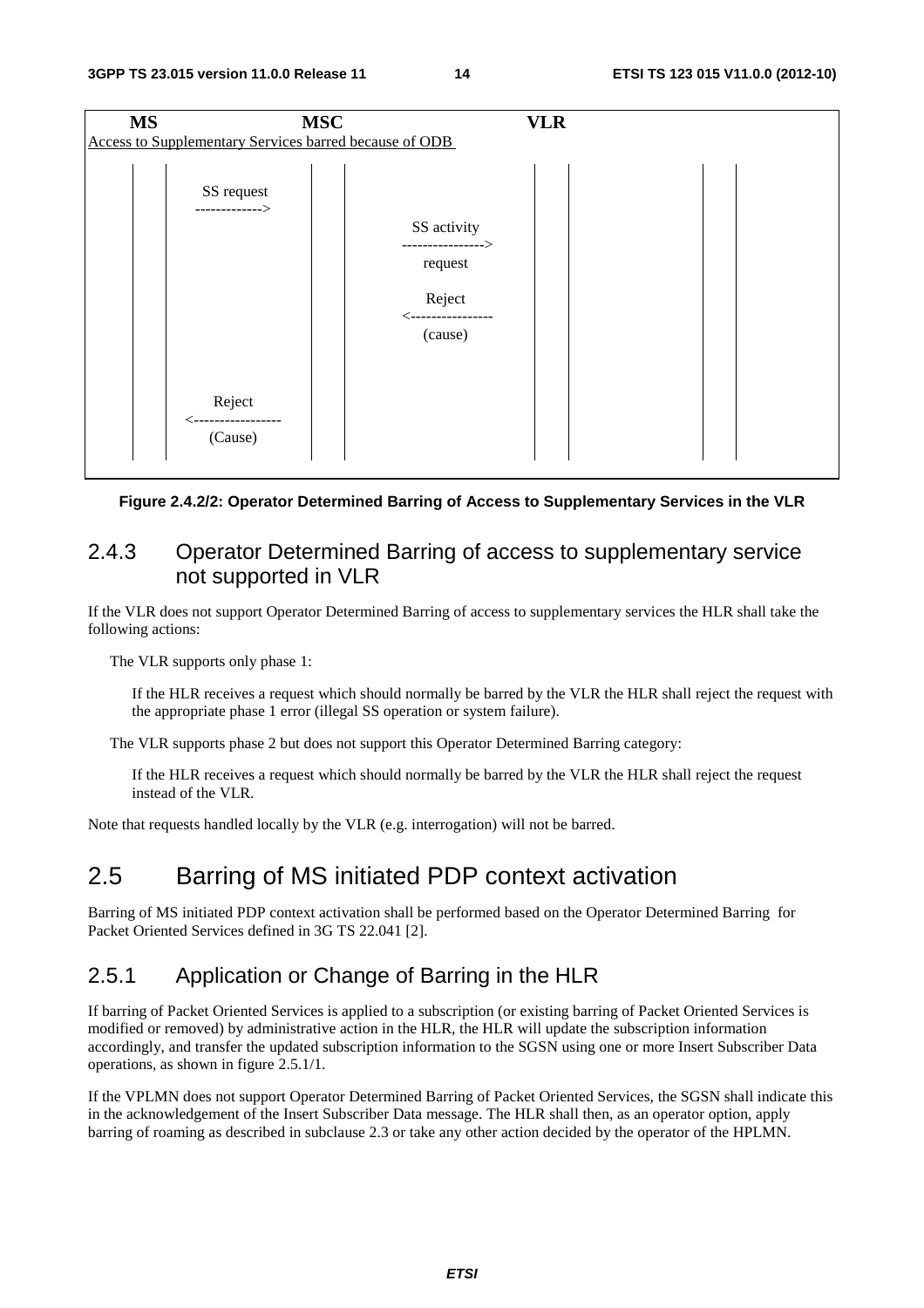| <b>MS</b>                                                    | <b>SGSN</b>                                 | <b>HLR</b> |  |  |  |  |
|--------------------------------------------------------------|---------------------------------------------|------------|--|--|--|--|
| ODB of Packet Oriented Services applied, modified or removed |                                             |            |  |  |  |  |
|                                                              | Insert<br>Subscriber<br>___________<br>data |            |  |  |  |  |

#### **Figure 2.5.1/1: Transfer of updated subscription information to SGSN**

#### 2.5.2 Invocation of Barring

Barring of MS initiated PDP context activation is invoked in the SGSN. If the SGSN receives a request for an MS initiated PDP context activation which is prohibited by Operator Determined Barring, the SGSN will return a negative response to the request with an appropriate error indication via the BSS/RNS to the mobile station over the radio path.

NOTE: Barring of MS initiated PDP context activation for Packet Oriented Services is not applicable for Local IP Access (LIPA).

Barring of MS initiated PDP context activation is performed in the SGSN while the SGSN selects the APN and GGSN. The APN operator identifier, a part of selected APN is referred to make a judgement whether to be barred or not. The detail mechanism of the ODB judgement is specified in the 3G TS 23.060 [4].

Indicative message flow diagram for the handling of Operator Determined Barring of MS initiated PDP context activation is given in figures 2.5.2/1.

| <b>MS</b> | <b>SGSN</b><br>MS initiated PDP context activation barred because of ODB |  |
|-----------|--------------------------------------------------------------------------|--|
|           | <b>Activate PDP</b><br>context request<br>---------------->              |  |
|           | Reject<br>.<br>(cause)                                                   |  |

**Figure 2.5.2/1: Operator Determined Barring of MS initiated PDP context activation in the SGSN** 

### 2.5A Barring of EPS Bearer context establishment

Barring of EPS Bearer context establishment shall be performed based on the Operator Determined Barring for Packet Oriented Services defined in 3GPP TS 22.041 [2].

#### 2.5A.1 Application or Change of Barring in the HSS

If barring of Packet Oriented Services is applied to a subscription (or existing barring of Packet Oriented Services is modified or removed) by administrative action in the HSS, the HSS shall update the subscription information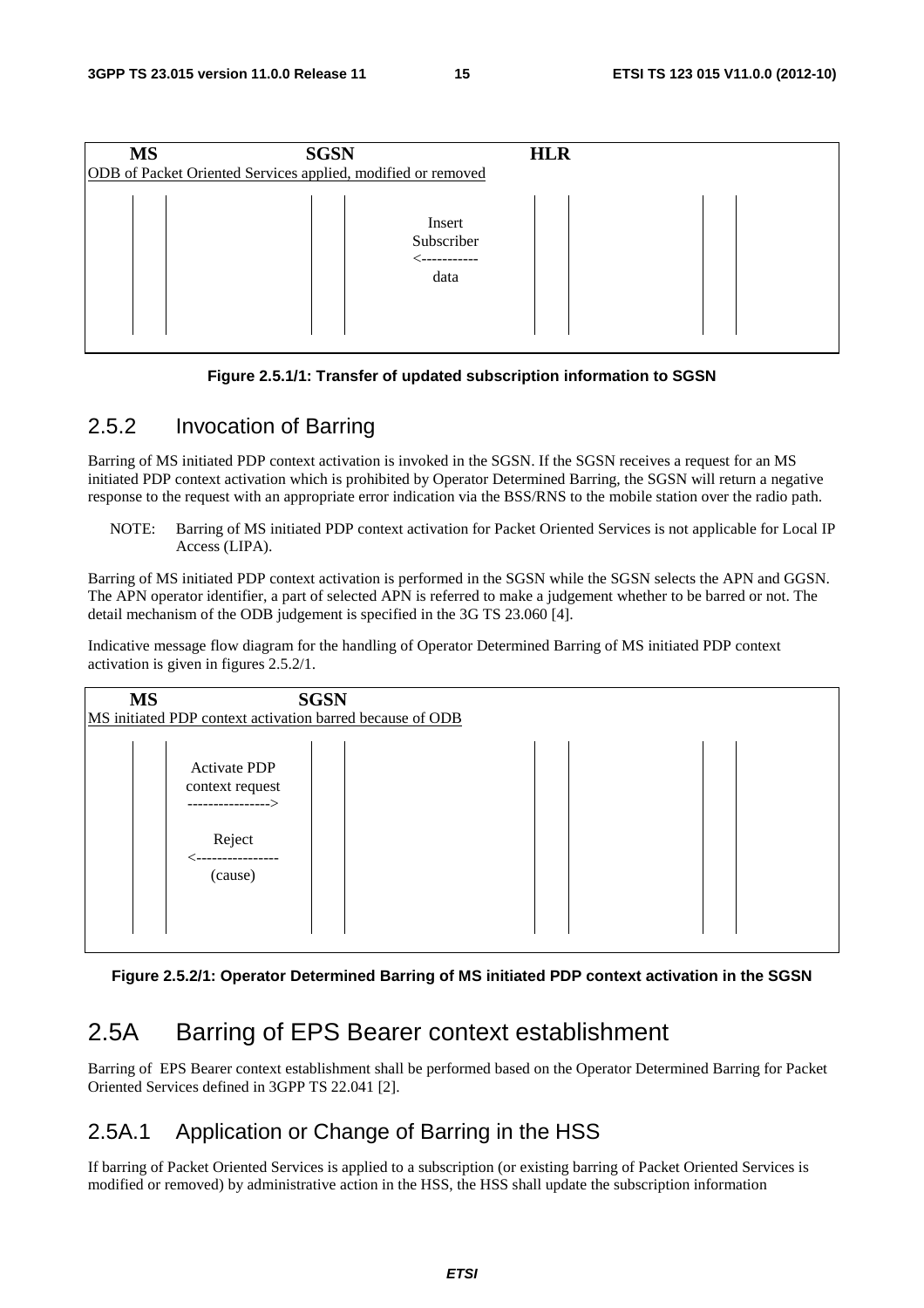accordingly, and transfer the updated subscription information to the MME using one or more Insert Subscriber Data operations, as shown in figure 2.5A.1/1.

If the VPLMN does not support Operator Determined Barring of Packet Oriented Services, the MME shall indicate this in the acknowledgement of the Insert Subscriber Data message. The HSS shall then, as an operator option, apply barring of roaming as described in subclause 2.3 or take any other action decided by the operator of the HPLMN.

| <b>MS</b> | <b>HSS</b><br><b>MME</b><br>ODB of Packet Oriented Services applied, modified or removed |                                              |  |  |  |  |
|-----------|------------------------------------------------------------------------------------------|----------------------------------------------|--|--|--|--|
|           |                                                                                          | Insert<br>Subscriber<br><-----------<br>data |  |  |  |  |

**Figure 2.5A.1/1: Transfer of updated subscription information to MME** 

#### 2.5A.2 Invocation of Barring

Barring of EPS Bearer context establishment is invoked in the MME. If the MME receives from an UE connected over E-UTRAN an attach or PDN connectivity request which is prohibited by Operator Determined Barring, the MME shall return a negative response to the request with an appropriate error indication to the UE over the E-UTRAN radio path.

NOTE: Barring of EPS Bearer context establishment for Packet Oriented Services is not applicable for Local IP Access (LIPA).

For subscribers completely barred from the Packet Oriented Services, the MME shall reject attach requests.

Barring of EPS Bearer context establishsment for other barring categories for the Packet Oriented Services requires the MME to selects the APN and PDN-GW before it can determine whether a request for EPS Bearer context establishment shall be barred or not:

- For "bar a subscriber from requesting Packet Oriented Services from access points that are within the HPLMN whilst the subscriber is roaming in a VPLMN", MME shall check whether or not the subscriber is located in the HPLMN. If it is not and the PDN-GW being accessed is located in HPLMN, then the MME shall reject the attach or PDN connectivity request,
- For "bar a subscriber from requesting Packet Oriented Services from access points that are within the roamed to VPLMN", MME shall check whether or not the subscriber is located in the HPLMN. If it is not and the PDN-GW being accessed is located in VPLMN, then the MME shall reject the attach or PDN connectivity request.

Indicative message flow diagram for the handling of Operator Determined Barring of EPS Bearer context establishment is given in figures 2.5A.2/1.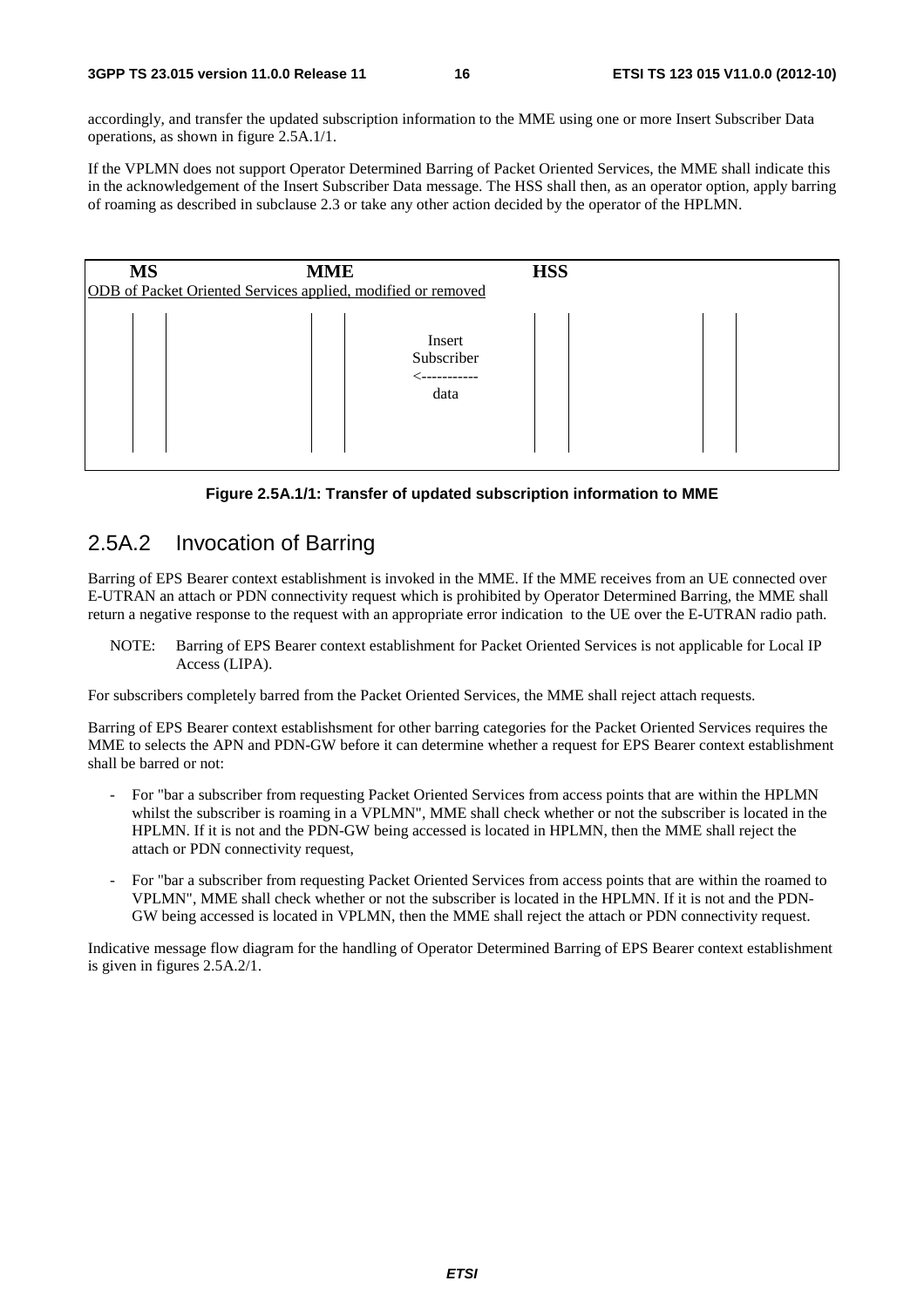| <b>MME</b><br>UE<br>E-UTRAN PDN connectivity barred because of ODB   |  |  |  |  |  |  |  |
|----------------------------------------------------------------------|--|--|--|--|--|--|--|
| Attach Request, or<br>PDN Connectivity request<br>-----------------> |  |  |  |  |  |  |  |
| Reject<br>(cause)                                                    |  |  |  |  |  |  |  |

#### **Figure 2.5A.2/1: Operator Determined Barring of EPS Bearer Context Establishment in the MME**

### 2.6 Barring of Network initiated PDP context activation

Barring of Network initiated PDP context activation shall be performed based on the Operator Determined Barring for Packet Oriented Services defined in 3G TS 22.041 [2].

#### 2.6.1 Application or Change of Barring in the HLR

If barring of Packet Oriented Services is applied to a subscription (or existing barring of Packet Oriented Services is modified or removed) by administrative action in the HLR, the HLR will update the subscription information accordingly. It is not necessary to transfer the updated subscription information to the SGSN.

#### 2.6.2 Invocation of Barring

Barring of Network initiated PDP context activation is invoked in the HLR. If the HLR receives a request for routing information for a PDP context activation directed to a mobile station which is subject to barring of Packet Oriented Services, the HLR will return a negative response to the request for routing information, with an appropriate error indication. The GGSN may relay this error indication to the PDP PDU incoming network using the appropriate interworking.

An indicative message flow diagram for the handling of Operator Determined Barring of Network initiated PDP context activation is given in figure 2.6.2/1.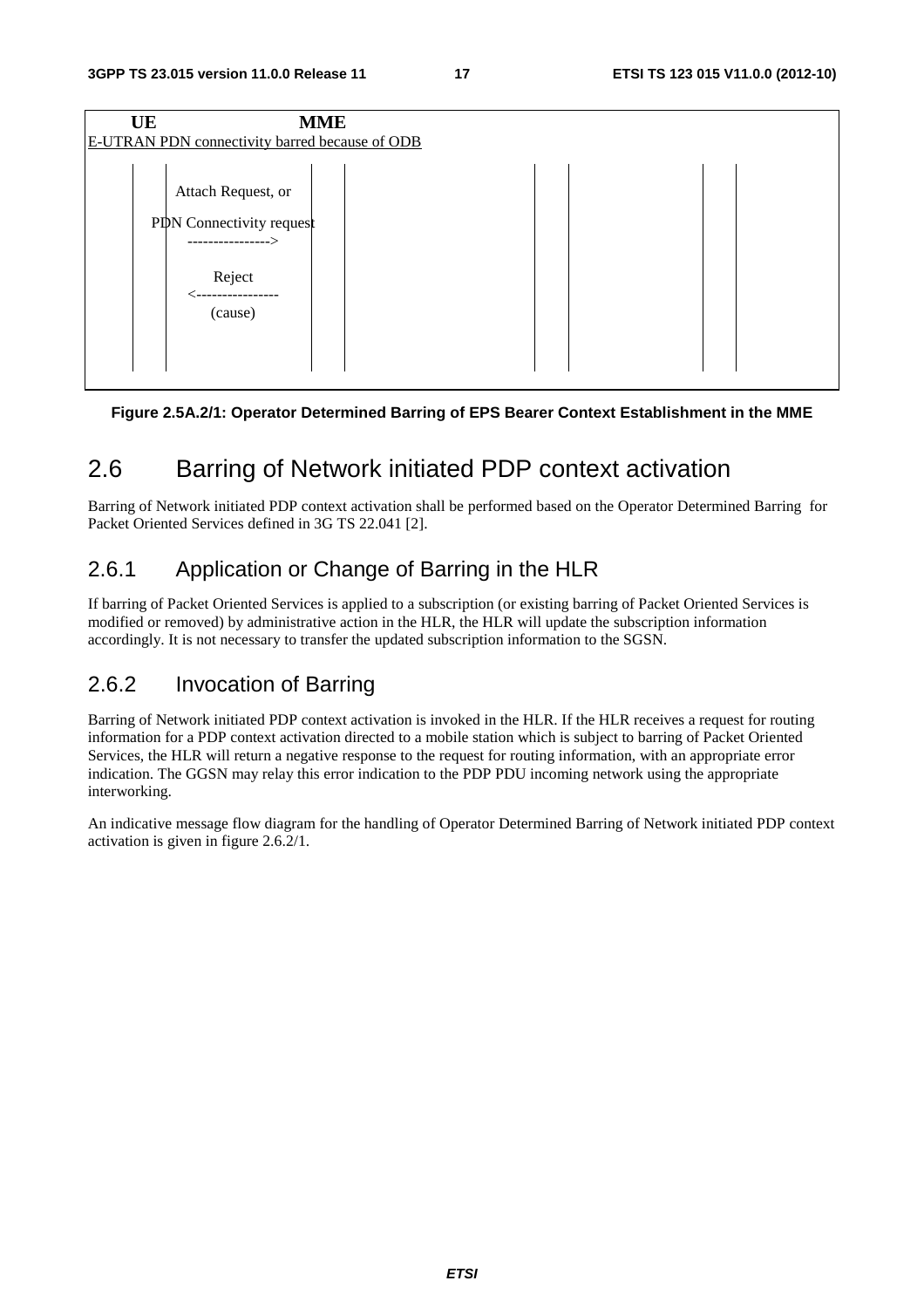

**Figure 2.6.2/1: Operator Determined Barring of Network initiated PDP context activation** 

### 2.6A Barring of existing PDP contexts

Barring of existing PDP contexts shall be performed based on the Operator Determined Barring for Packet Oriented Services defined in 3G TS 22.041 [2].

#### 2.6A.1 Application or Change of Barring in the HLR

If barring of Packet Oriented Services is applied to a subscription (or existing barring of Packet Oriented Services is modified or removed) by administrative action in the HLR, the HLR will update the subscription information accordingly, and transfer the updated subscription information to the SGSN using one or more Insert Subscriber Data operations, as shown in figure 2.6A.1/1.

If the VPLMN does not support Operator Determined Barring of Packet Oriented Services, the SGSN shall indicate this in the acknowledgement of the Insert Subscriber Data message. The HLR shall then, as an operator option, apply barring of roaming as described in subclause 2.3 or take any other action decided by the operator of the HPLMN.

| <b>MS</b> | <b>SGSN</b><br><b>HLR</b><br>ODB of Packet Oriented Services applied, modified or removed |                                              |  |  |  |  |
|-----------|-------------------------------------------------------------------------------------------|----------------------------------------------|--|--|--|--|
|           |                                                                                           | Insert<br>Subscriber<br>------------<br>data |  |  |  |  |

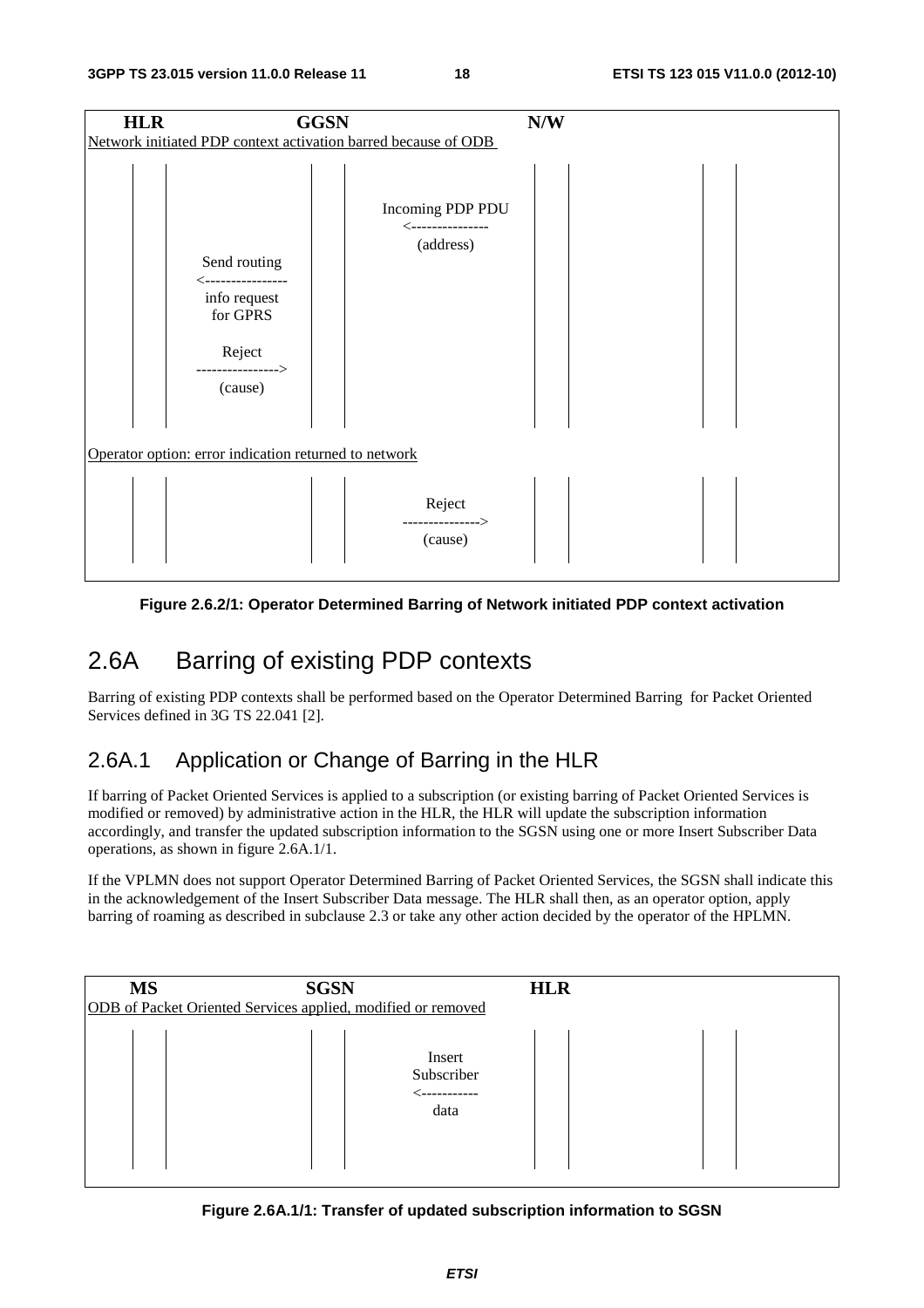#### 2.6A.2 Invocation of Barring

Barring of existing PDP contexts is invoked in the SGSN. If the SGSN receives Insert Subsciber Data message due to barring of Packet Oriented Services is applied to a subscription (or existing barring of Packet Oriented Services is modified or removed) by administrative action in the HLR, the SGSN shall take the following action depending on barring category when one or more PDP contexts exist in SGSN.

- For "bar subscribers completely from the Packet Oriented Services", SGSN shall deactivate all existing PDP contexts.
- For "bar a subscriber from requesting Packet Oriented Services from access points that are within the HPLMN whilst the subscriber is roaming in a VPLMN", SGSN shall check whether or not the subscriber is located in the HPLMN. If it is not and the GGSN being accessed is located in HPLMN, then all associated PDP contexts with this path shall be deactivated..
- For "bar a subscriber from requesting Packet Oriented Services from access points that are within the roamed to VPLMN", SGSN shall check whether or not the subscriber is located in the HPLMN. If it is not and the GGSN being accessed is located in VPLMN, then all associated PDP contexts with this path shall be deactivated.
- NOTE: Barring of existing PDP contexts for Packet Oriented Services is not applicable for Local IP Access (LIPA).

### 2.6B Barring of existing EPS Bearer contexts

Barring of existing EPS Bearer contexts shall be performed based on the Operator Determined Barring for Packet Oriented Services defined in 3GPP TS 22.041 [2].

#### 2.6B.1 Application or Change of Barring in the HSS

If barring of Packet Oriented Services is applied to a subscription (or existing barring of Packet Oriented Services is modified or removed) by administrative action in the HSS, the HSS shall update the subscription information accordingly, and transfer the updated subscription information to the MME using one or more Insert Subscriber Data operations, as shown in figure 2.6B.1/1.

If the VPLMN does not support Operator Determined Barring of Packet Oriented Services, the MME shall indicate this in the acknowledgement of the Insert Subscriber Data message. The HSS shall then, as an operator option, apply barring of roaming as described in subclause 2.3 or take any other action decided by the operator of the HPLMN.

| UE | <b>MME</b>                                                   | <b>HSS</b> |  |  |  |  |  |
|----|--------------------------------------------------------------|------------|--|--|--|--|--|
|    | ODB of Packet Oriented Services applied, modified or removed |            |  |  |  |  |  |
|    | Insert<br>Subscriber<br><-----------<br>data                 |            |  |  |  |  |  |

#### **Figure 2.6B.1/1: Transfer of updated subscription information to MME**

#### 2.6B.2 Invocation of Barring

Barring of existing EPS Bearer contexts is invoked in the MME. If the MME receives Insert Subscriber Data message due to barring of Packet Oriented Services being applied to a subscription (or existing barring of Packet Oriented Services is modified) by administrative action in the HSS, the MME shall take the following action depending on barring category when one or more EPS Bearer contexts exist in MME.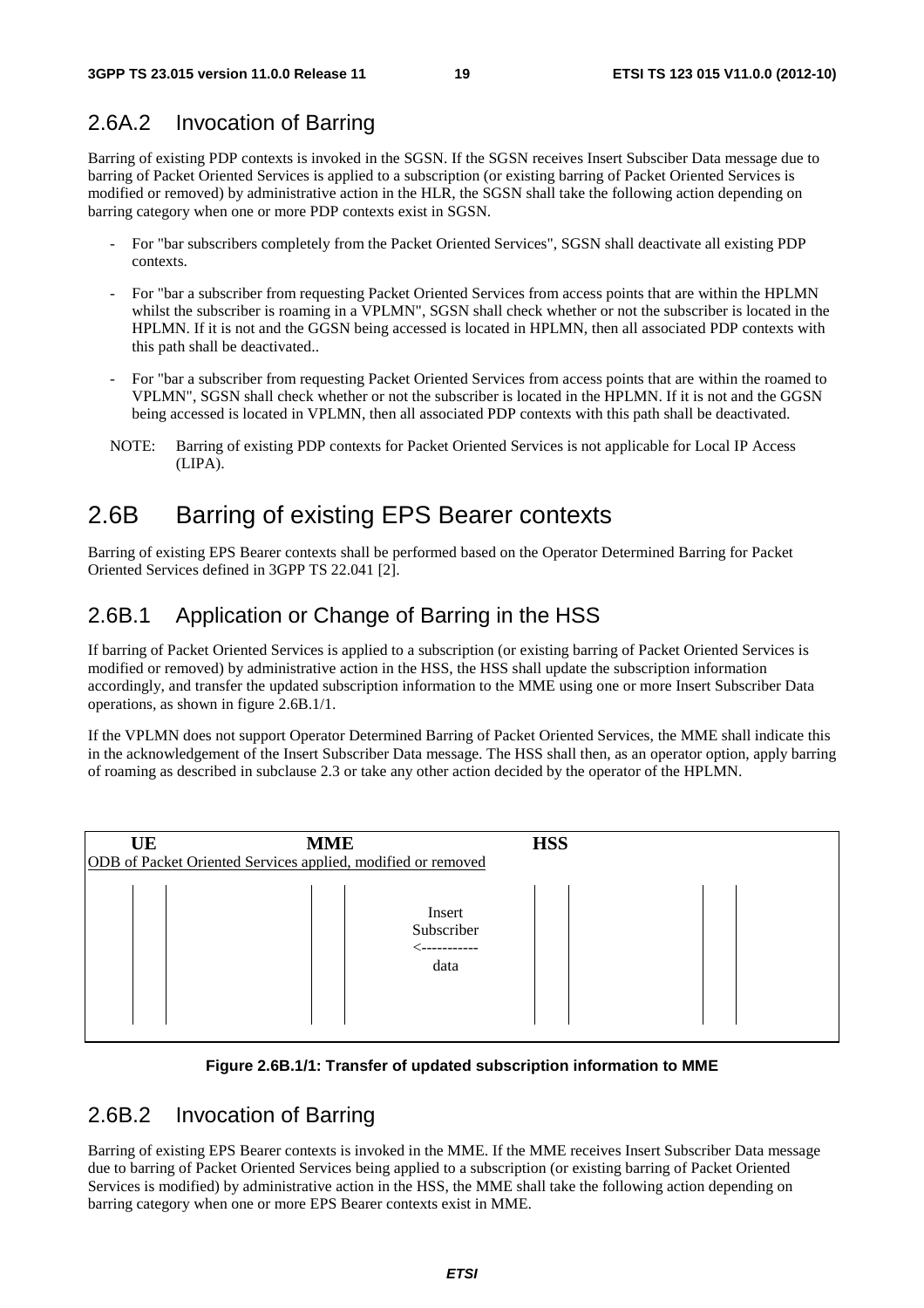- For "bar subscribers completely from the Packet Oriented Services", MME shall deactivate all existing EPS Bearer contexts.
- For "bar a subscriber from requesting Packet Oriented Services from access points that are within the HPLMN whilst the subscriber is roaming in a VPLMN", MME shall check whether or not the subscriber is located in the HPLMN. If it is not and the PDN-GW being accessed is located in HPLMN, then all associated EPS Bearer contexts with this path shall be deactivated.
- For "bar a subscriber from requesting Packet Oriented Services from access points that are within the roamed to VPLMN", MME shall check whether or not the subscriber is located in the HPLMN. If it is not and the PDN-GW being accessed is located in VPLMN, then all associated EPS Bearer contexts with this path shall be deactivated.
- NOTE: Barring of existing EPS Bearer contexts for Packet Oriented Services is not applicable for Local IP Access (LIPA).

### 2.7 Interactions of Operator Determined Barring with Supplementary Services

The following interactions of Operator Determined Barring with supplementary services have been identified:

### 2.7.1 Call Forwarding

The interactions between Operator Determined Barring and Call Forwarding are specified in 3GPP TS 22.041 [2].

The interaction where Operator Determined Barring is applied when there is an existing Call Forwarding programme which is in contravention of the Operator Determined Barring programme is shown in the message flow diagram in figure 2.7.1/1. The HLR modifies the subscription information for the mobile subscriber to show that the contravening call forwarding programme is quiescent, and forwards the modified subscription information to the VLR. No indication is forwarded to the mobile station or the user.

| <b>MS</b> | <b>MSC</b>                                                 | VLR | <b>HLR</b>                   |
|-----------|------------------------------------------------------------|-----|------------------------------|
|           | ODB applied when Call Forwarding programme contravenes ODB |     |                              |
|           |                                                            |     | Insert<br>Subscriber<br>data |

#### **Figure 2.7.1/1: Effect of Operator Determined Barring on Call Forwarding programme**

The interaction where the user attempts to activate or register a call forwarding programme which is in contravention of an operator determined barring category is shown in the message flow diagram in figure 2.7.1/2.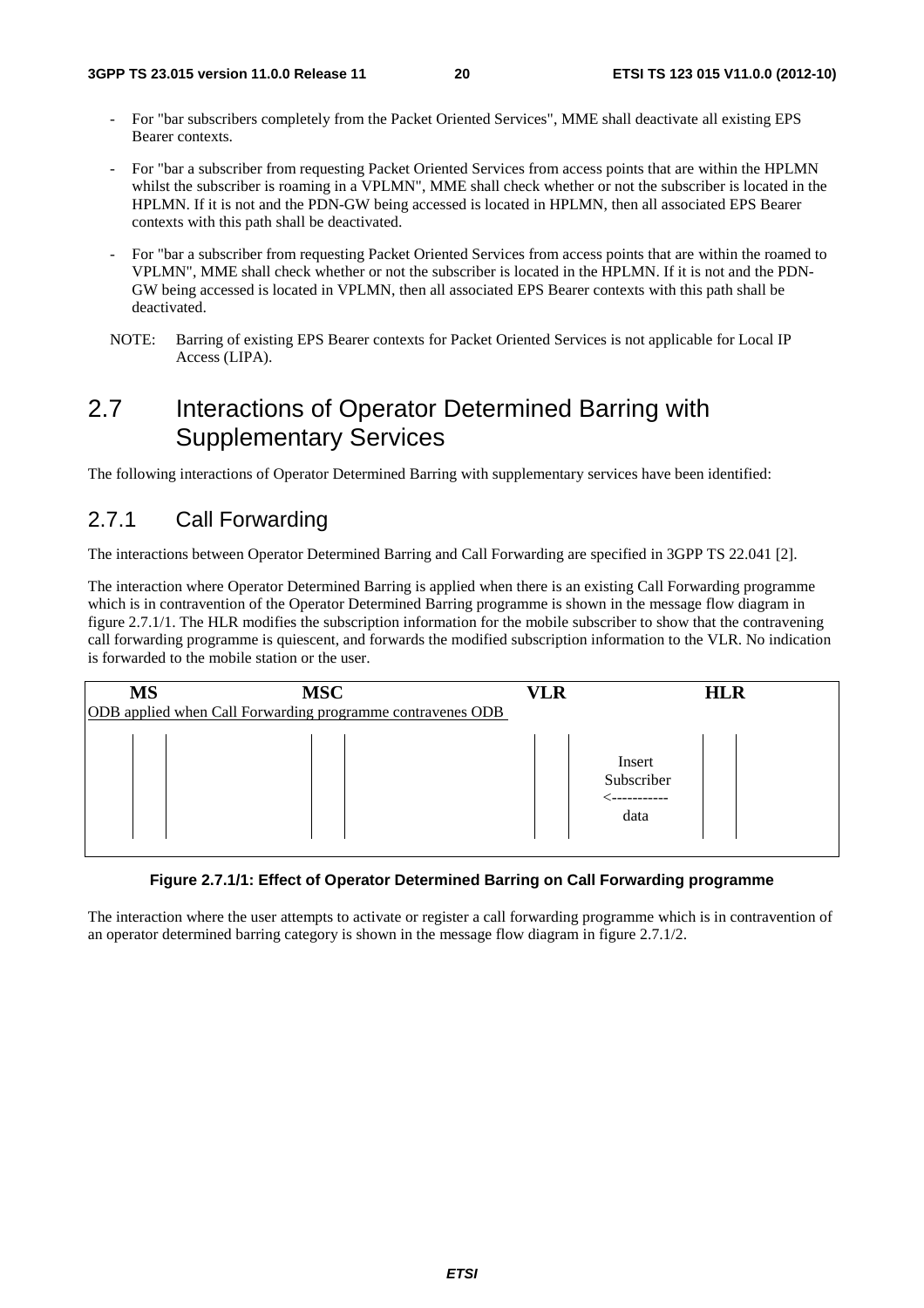

#### **Figure 2.7.1/2: Interaction between Operator Determined Barring and Call Forwarding**

#### 2.7.2 Closed User Group

The interaction between Operator Determined Barring and Closed User Group is specified in 3GPP TS 22.041 [2]. In order to meet the service requirement, the checks of a call request in the HLR (for incoming calls) or VLR (for outgoing calls) against the Operator Determined Barring programme shall be carried out before the checks for Closed User Group.

#### 2.7.3 Call Barring

The interaction between Operator Determined Barring and the Call Barring supplementary service is specified in 3GPP TS 22.041 [2]. In order to meet the service requirement, the checks of a call request in the HLR (for incoming calls) or VLR (for outgoing calls) against the Operator Determined Barring programme shall be carried out before the checks for the Call Barring supplementary service.

### 2.8 Barring of services in I-WLAN

Barring of interworked services in I-WLAN upon the activation of W-APN shall be performed based on the Operator Determined Barring for Packet Oriented Services as defined in 3GPP TS 29.234 [5].

#### 2.8.1 Change of Barring in the HSS

If barring of Packet Oriented Services for I-WLAN is applied to a subscription (or existing barring of Packet Oriented Services is modified or removed) by administrative action in the HSS, the HSS shall update the subscription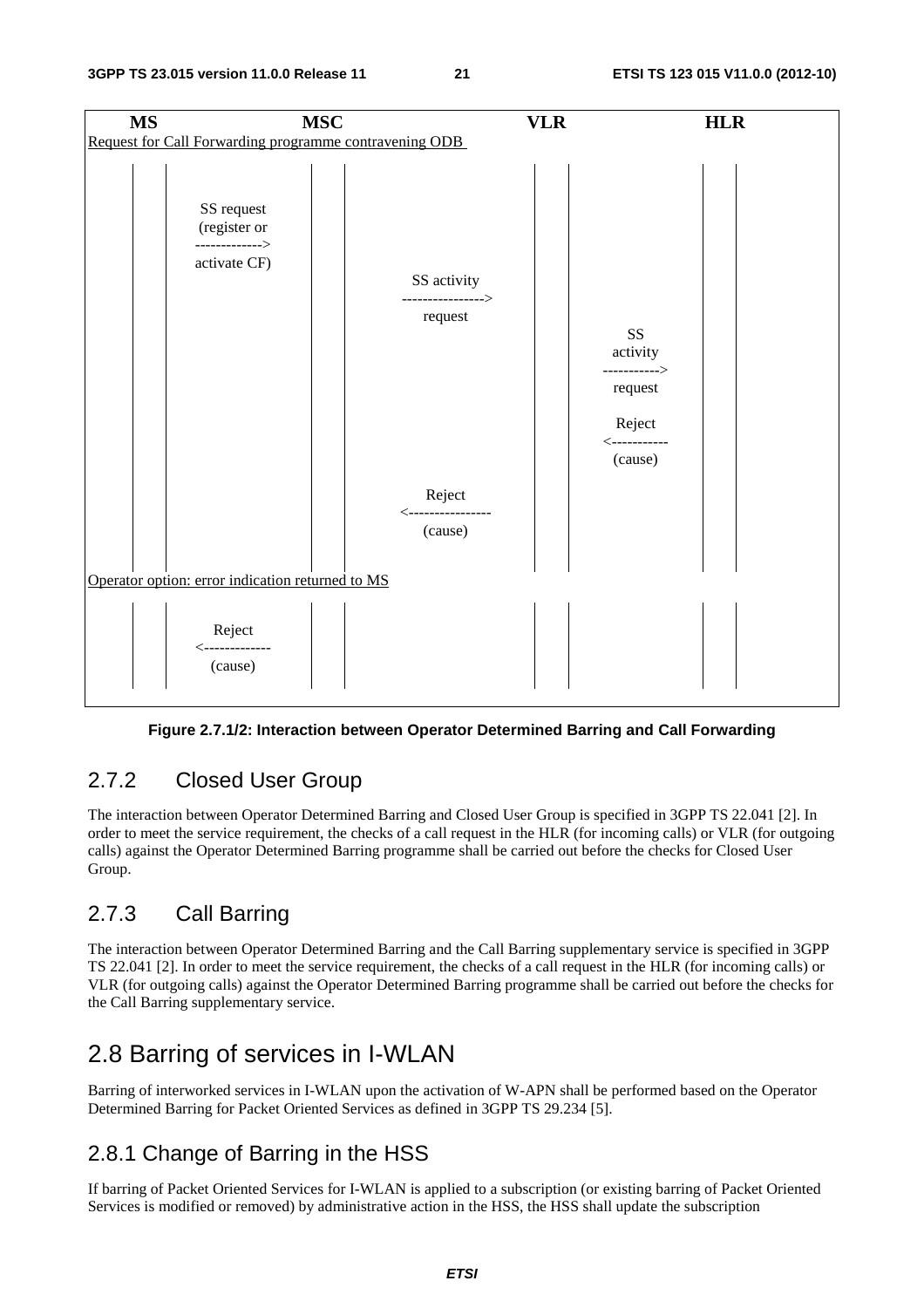information accordingly. It is necessary to transfer the updated User Profile Data and subscription information to the 3GPP AAA Server if the subscriber is currently using interworked WLAN services. After downloading the update User Profile Data the 3GPP AAA Server shall initiate re-authorization of the W-APN if there is an existing connection established. The HSS initiated User Profile Data update indication followed by the 3GPP AAA Server download of the updated User Profile Data and re-authorization request is shown in the message flow diagram in Figure 2.8.1/1.

| <b>WLAN-UE</b>                                               | (Visited/Home) PDG                                                                                | <b>3GPP AAA Server</b>                                                                                                            | <b>HSS</b> |  |
|--------------------------------------------------------------|---------------------------------------------------------------------------------------------------|-----------------------------------------------------------------------------------------------------------------------------------|------------|--|
| ODB of Packet Oriented Services applied, modified or removed |                                                                                                   |                                                                                                                                   |            |  |
|                                                              | Re-authorization Request<br>if there is existing W-APN<br>connection established<br>╱------------ | Update of<br><b>User Profile</b><br><------------<br>data<br>Download<br><b>User Profile</b><br>$\leftarrow$ -----------><br>data |            |  |

#### **Figure 2.8.1/1: Transfer of updated User profile Data to 3GPP AAA Server**

#### 2.8.2 Barring of interworked packet services in I-WLAN

The interactions between Operator Determined Barring and W-APN activation/authorization are specified in 3GPP TS 29.234 [5].

Barring of interworked WLAN packet services is invoked in the 3GPP AAA Server. If the 3GPP AAA Server receives a request for a W-APN activation/authorization which is prohibited by Operator Determined Barring, the 3GPP AAA Server shall return a negative response to the request with an appropriate error code.

Indicative message flow diagram for the handling of Operator Determined Barring of interworked WLAN packet services is given in figure 2.8.2/1.

| <b>WLAN-UE</b> | (Visited/Home) PDG<br>Activation of W-APN when interworked packet services are barred | <b>3GPP AAA Server</b>                    | <b>HSS</b> |  |
|----------------|---------------------------------------------------------------------------------------|-------------------------------------------|------------|--|
|                |                                                                                       | W-APN (re-)authorization<br>------------> |            |  |
|                |                                                                                       | <b>Authorization Reject</b>               |            |  |

#### **Figure 2.8.2/1: Authorization attempt of a interworked packet services when the WLAN-UE is connecting via a PDG located either in Visited or Home PLMN**

#### 2.8.3 Barring of W-APN Activation in I-WLAN

The interactions between Operator Determined Barring and W-APN activation/authorization are specified in 3GPP TS 29.234 [5].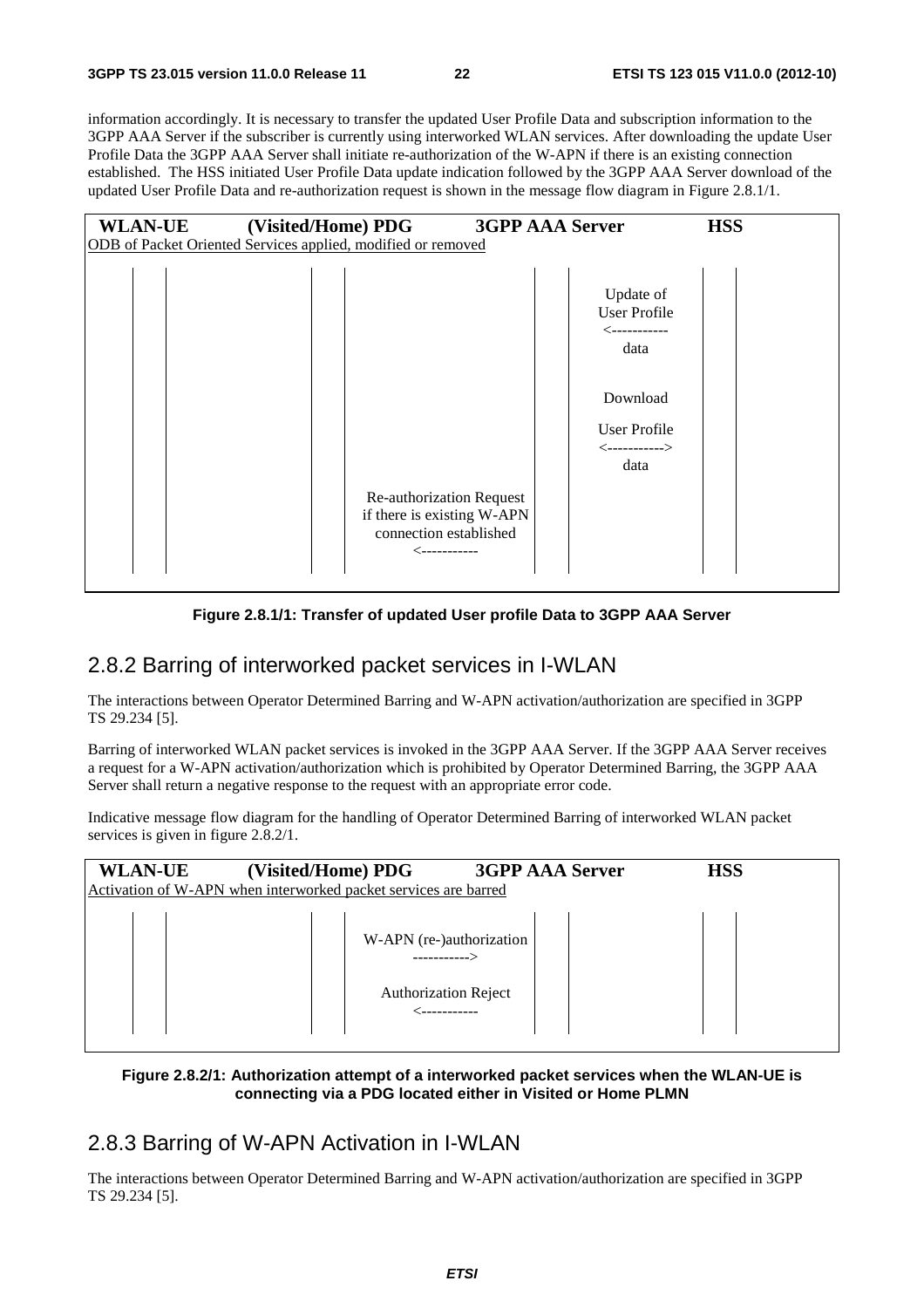Barring of specific W-APN is invoked in the 3GPP AAA Server. If the 3GPP AAA Server receives a request for a W-APN activation/authorization which is prohibited by Operator Determined Barring, the 3GPP AAA Server shall return a negative response to the request with an appropriate error code.

Indicative message flow diagram for the handling of Operator Determined Barring of a specific W-APN is given in figure 2.8.3/1.

| <b>WLAN-EU</b> | (Visited/Home) PDG<br>Activation of W-APN when the said W-APN is barred | <b>3GPP AAA Server</b> | <b>HSS</b> |  |
|----------------|-------------------------------------------------------------------------|------------------------|------------|--|
|                | W-APN (re-)authorization<br>------------->                              |                        |            |  |
|                | <b>Authorization Reject</b><br>------------                             |                        |            |  |

#### **Figure 2.8.3/1: Authorization attempt of a W-APN when the WLAN-UE is connecting via a PDG located either in Visited or Home PLMN**

#### 2.8.4 Barring of public Internet access in I-WLAN

The interactions between Operator Determined Barring and W-APN activation/authorization are specified in 3GPP TS 29.234 [5].

Barring of specific public Internet access through a specific W-APN is invoked in the 3GPP AAA Server. If the 3GPP AAA Server receives a request for a W-APN activation/authorization where public Internet access is prohibited by Operator Determined Barring, the 3GPP AAA Server shall return a positive response to the request with appropriate routing policies that allow the PDG filter IP traffic to or from public Internet.

Indicative message flow diagram for the handling of Operator Determined Barring of a specific W-APN is given in figure 2.8.4/1.



**Figure 2.8.4/1: Authorization of a W-APN when public Internet access is barred** 

### 3 Information stored in location registers

#### 3.1 Information stored in the HLR

The HLR must store subscription information for each mobile subscriber to define which of the following categories of barring is to be applied, independently of each other:

Barring of outgoing calls (including mobile originated short messages) - one of:

Barring of all outgoing calls;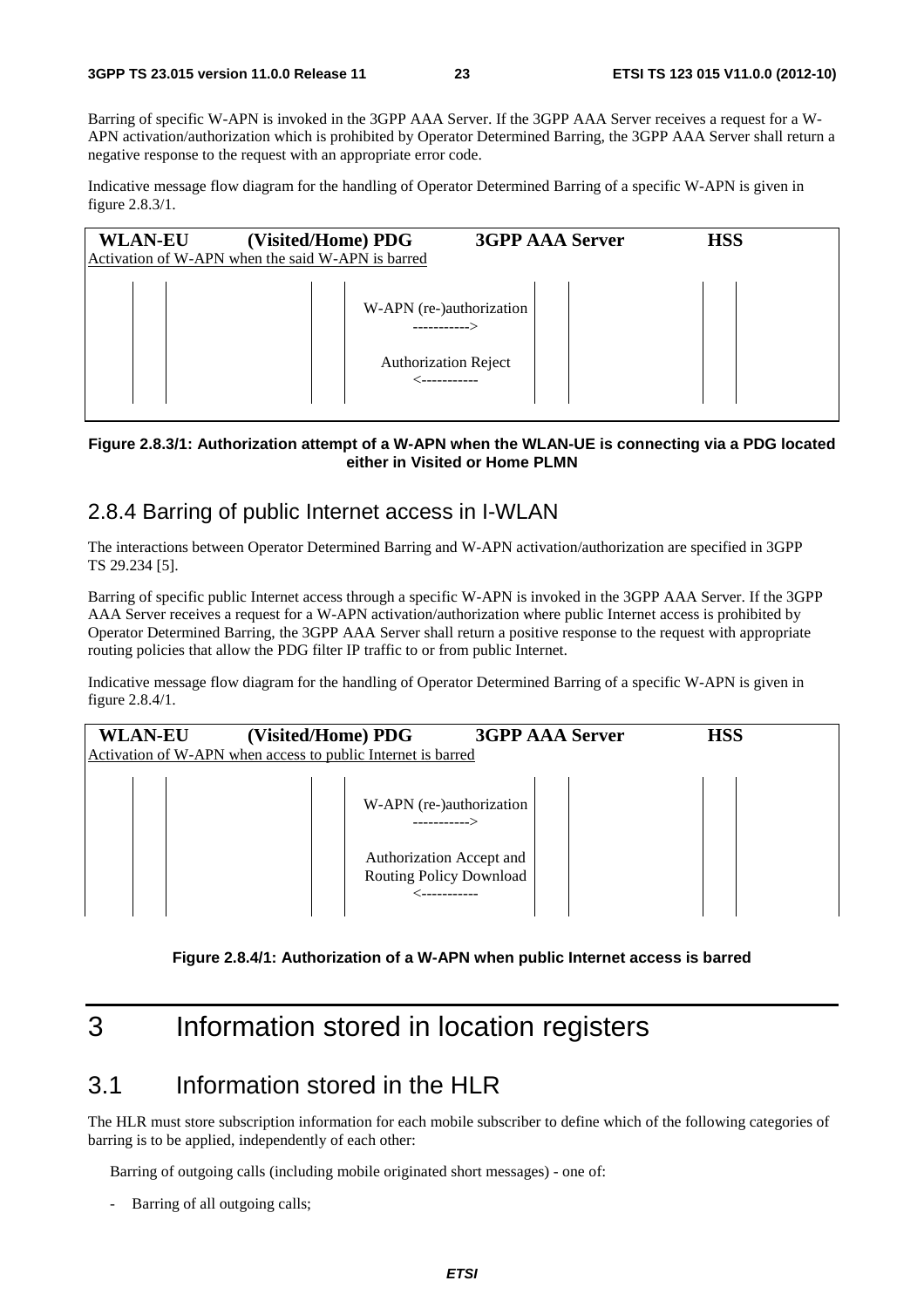- Barring of all outgoing international calls;
- Barring of all outgoing international calls except those directed to the home PLMN country;
- Barring of all outgoing calls when roaming outside the home PLMN country;
- Barring of all outgoing inter-zonal calls;
- Barring of all outgoing inter-zonal calls except those directed to the home PLMN country;
- Barring of all outgoing international calls except those directed to the home PLMN country AND barring of all outgoing inter-zonal calls.

Barring of incoming calls (including mobile terminated short messages) - one of:

- Barring of all incoming calls;
- Barring of all incoming calls when roaming outside the home PLMN country;
- Barring of all incoming calls when roaming outside the zone of the home PLMN country.

Barring of roaming - one of:

- Barring of roaming outside the home PLMN;
- Barring of roaming outside the home PLMN country.

Barring of outgoing premium rate calls - one or both of:

- Barring of outgoing premium rate (information) calls;
- Barring of outgoing premium rate (entertainment) calls.

Barring specific to the home PLMN - when the mobile station is registered in its home PLMN, any one or more of:

- Operator Specific Barring (Type 1);
- Operator Specific Barring (Type 2);
- Operator Specific Barring (Type 3):
- Operator Specific Barring (Type 4).

Barring of Supplementary Services Management.

Barring of registration of call forwarding - one of:

- Barring of registration of any forwarded-to number;
- Barring of registration of any international forwarded-to number;
- Barring of registration of any international forwarded-to number except a number within the HPLMN country;
- Barring of registration of any inter-zonal forwarded-to number;
- Barring of registration of any inter-zonal forwarded-to number except a number within the HPLMN country.

Barring of invocation of call transfer:

one of:

- Barring of invocation of any call transfer;
- Barring of invocation of call transfer where at least one of the two calls is a call charged to the served subscriber;
- Barring of invocation of call transfer where at least one of the two calls is a call charged to the served subscriber at international rates, i.e. the call is either an outgoing international call or an incoming call when the served subscriber roams outside the HPLMN country;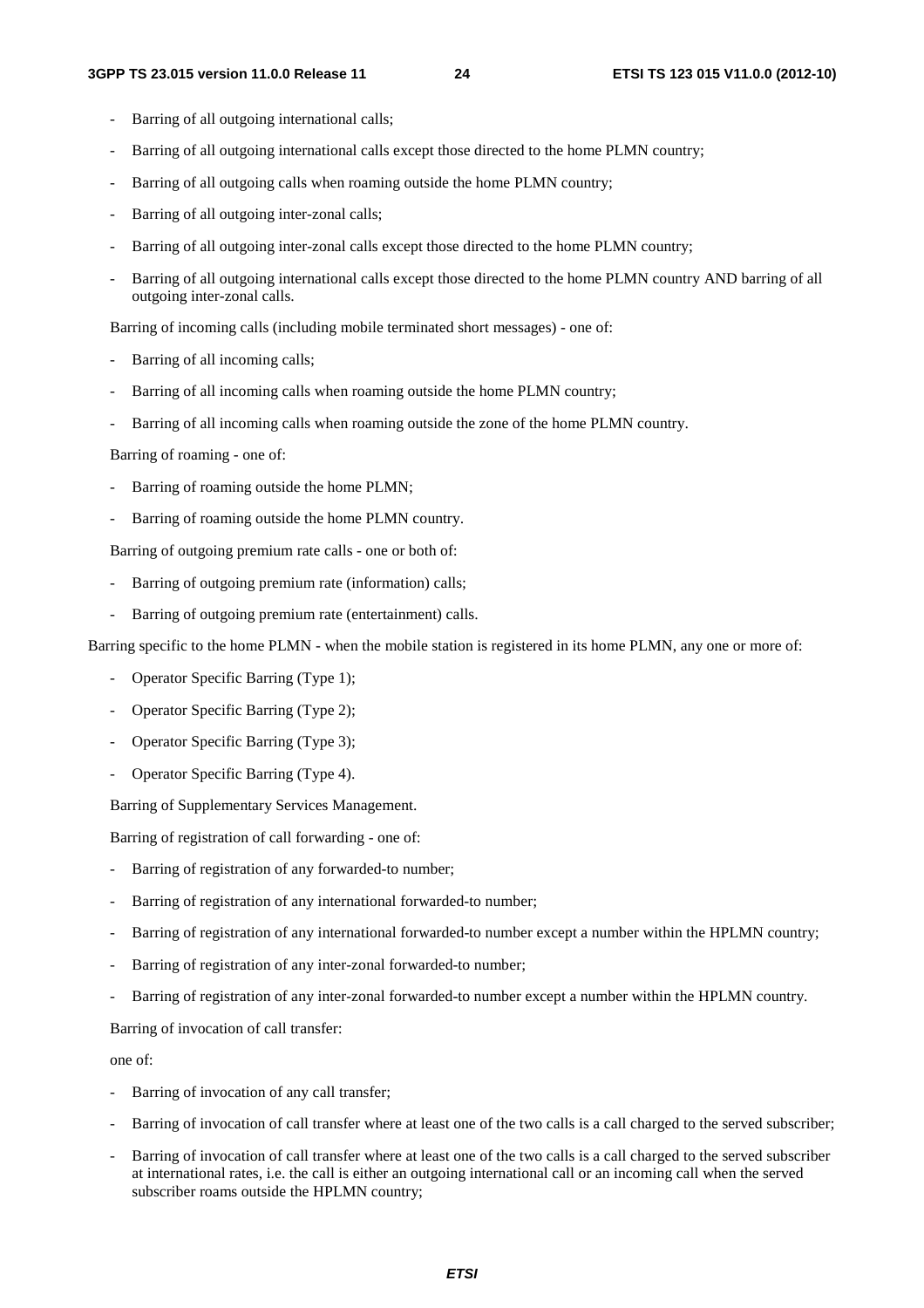Barring of invocation of call transfer where at least one of the two calls is a call charged to the served subscriber at inter-zonal rates, i.e. the call is either an outgoing inter-zonal call or an incoming call when the served subscriber roams to a VPLMN in a different zone from the HPLMN;

and independently:

Barring of invocation of call transfer where both calls are calls charged to the served subscriber;

and independently:

Barring of invocation of call transfer when there is an existing transferred call for the served subscriber in the same MSC/VLR.

Barring of Packet Oriented Services - one of:

- Barring of all Packet Oriented Services;
- Barring of Packet Oriented Services from access points that are within the HPLMN whilst the subscriber is roaming in a VPLMN;
- Barring of Packet Oriented Services from access points that are within the roamed to VPLMN.

#### 3.2 Information stored in the VLR

The VLR must store subscription information for each mobile subscriber to define which of the following categories of barring is to be applied, independently of each other:

Barring of outgoing calls (including mobile originated short messages) - one of:

- Barring of all outgoing calls;
- Barring of all outgoing international calls;
- Barring of all outgoing international calls except those directed to the home PLMN country;
- Barring of all outgoing inter-zonal calls:
- Barring of all outgoing inter-zonal calls except those directed to the home PLMN country;
- Barring of all outgoing international calls except those directed to the home PLMN country AND barring of all outgoing inter-zonal calls.

Barring of outgoing premium rate calls - one or both of:

- Barring of outgoing premium rate (information) calls;
- Barring of outgoing premium rate (entertainment) calls.

Barring specific to the home PLMN - when the mobile station is registered in its home PLMN, any one or more of:

- Operator Specific Barring (Type 1);
- Operator Specific Barring (Type 2);
- Operator Specific Barring (Type 3);
- Operator Specific Barring (Type 4).

Barring of Supplementary Services Management.

Barring of invocation of call transfer:

one of:

- Barring of invocation of any call transfer;
- Barring of invocation of call transfer where at least one of the two calls is a call charged to the served subscriber;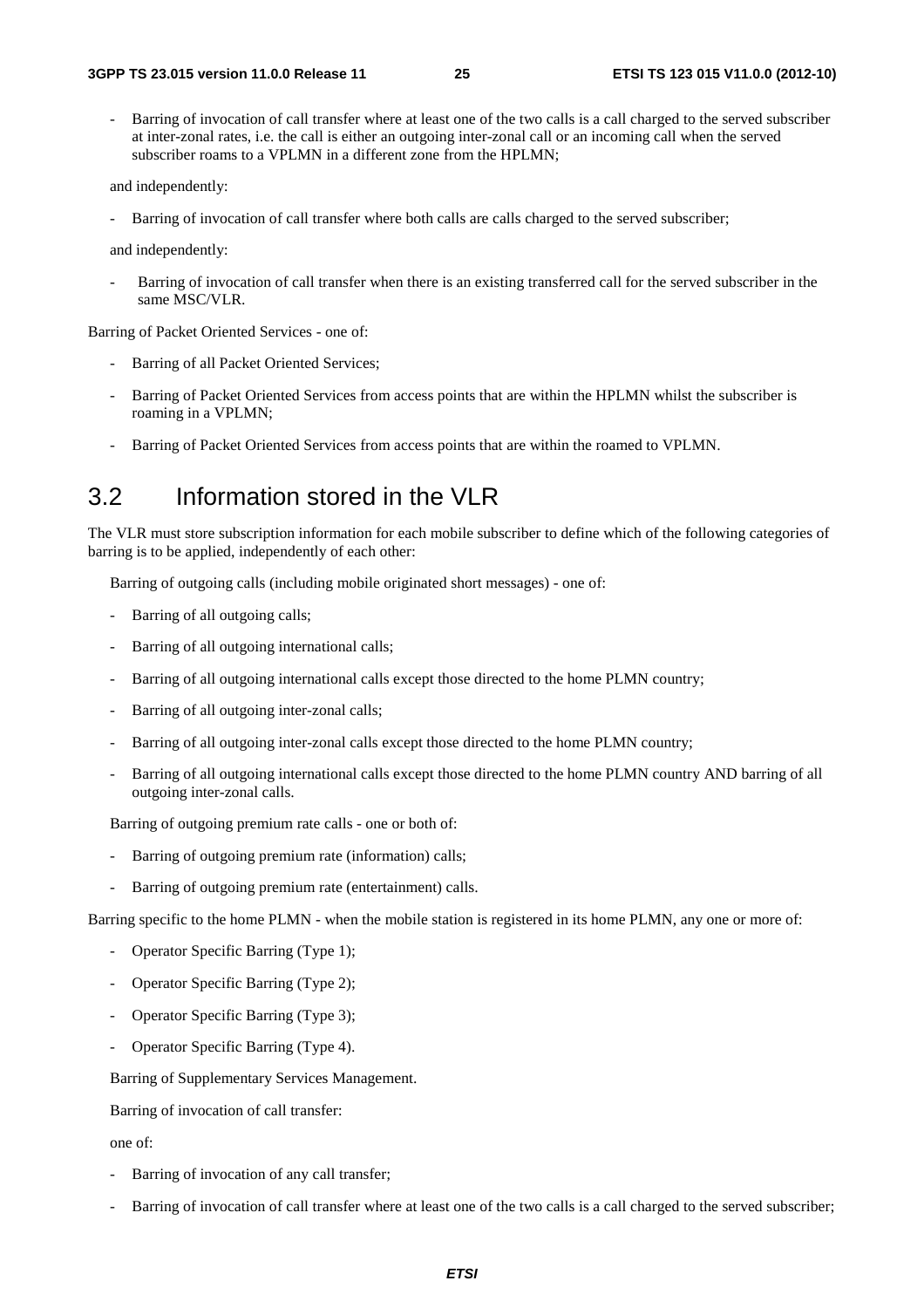- Barring of invocation of call transfer where at least one of the two calls is a call charged to the served subscriber at international rates, i.e. the call is either an outgoing international call or an incoming call when the served subscriber roams outside the HPLMN country;
- Barring of invocation of call transfer where at least one of the two calls is a call charged to the served subscriber at inter-zonal rates, i.e. the call is either an outgoing inter-zonal call or an incoming call when the served subscriber roams to a VPLMN in a different zone from the HPLMN.

and independently:

Barring of invocation of call transfer where both calls are calls charged to the served subscriber;

and independently:

Barring of invocation of call transfer when there is an existing transferred call for the served subscriber in the same MSC/VLR.

#### 3.3 Information stored in the SGSN

The SGSN must store subscription information for each mobile subscriber to define which of the following categories of barring is to be applied, independently of each other:

Barring of mobile originated short messages - one of:

- Barring of all outgoing calls;
- Barring of all outgoing international calls;
- Barring of all outgoing international calls except those directed to the home PLMN country;
- Barring of all outgoing inter-zonal calls;
- Barring of all outgoing inter-zonal calls except those directed to the home PLMN country;
- Barring of all outgoing international calls except those directed to the home PLMN country AND barring of all outgoing inter-zonal calls.

Barring specific to the home PLMN of mobile originated short messages - when the mobile station is registered in its home PLMN, any one or more of:

- Operator Specific Barring (Type 1);
- Operator Specific Barring (Type 2);
- Operator Specific Barring (Type 3):
- Operator Specific Barring (Type 4).

Barring of Packet Oriented Services - one of:

- Barring of all Packet Oriented Services;
- Barring of Packet Oriented Services from access points that are within the HPLMN whilst the subscriber is roaming in a VPLMN;
- Barring of Packet Oriented Services from access points that are within the roamed to VPLMN.

### 3.3A Information stored in the MME

The MME shall store subscription information for each mobile subscriber to define which of the following categories of barring is to be applied, independently of each other:

Barring of Packet Oriented Services - one of:

Barring of all Packet Oriented Services;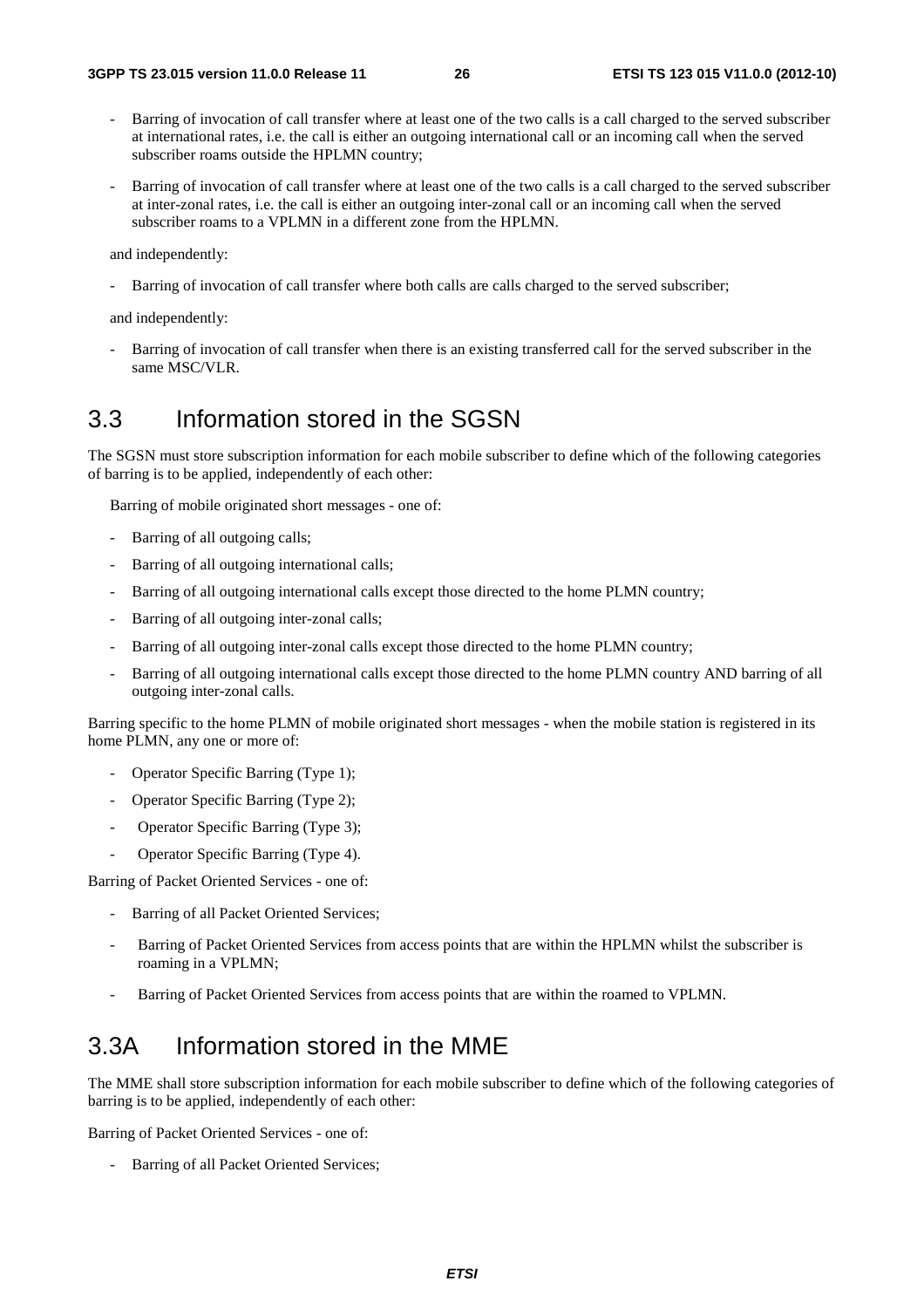- Barring of Packet Oriented Services from access points that are within the HPLMN whilst the subscriber is roaming in a VPLMN;
- Barring of Packet Oriented Services from access points that are within the roamed to VPLMN.

### 3.4 Transfer of Subscription Information from HLR to VLR

The following subscription information for Operator Determined Barring must be transferred from the HLR to the VLR when a mobile station registers in a VLR:

- Barring of outgoing calls;
- Barring of outgoing premium rate calls;
- Barring of supplementary services management;
- Barring of invocation of call transfer.

In addition, when a mobile station registers in a VLR in its home PLMN the subscription information for Operator Determined Barring specific to the home PLMN must be transferred from the HLR to the VLR.

### 3.5 Transfer of Subscription Information from HLR to SGSN

The following subscription information for Operator Determined Barring must be transferred from the HLR to the SGSN when a mobile station registers in a SGSN:

Barring of outgoing calls (which leads to barring of mobile originated short messages).

The following subscription information for Operator Determined Barring for Packet Oriented Services must be transferred from the HLR to the SGSN when a mobile station registers in a SGSN:

- Barring of all Packet Oriented Services;
- Barring of Packet Oriented Services from access points that are within the HPLMN whilst the subscriber is roaming in a VPLMN;
- Barring of Packet Oriented Services from access points that are within the roamed to VPLMN.

In addition, when a mobile station registers in a SGSN in its home PLMN the subscription information for Operator Determined Barring specific to the home PLMN must be transferred from the HLR to the SGSN.

### 3.5A Transfer of Subscription Information from HSS to MME

The following subscription information for Operator Determined Barring for Packet Oriented Services shall be transferred from the HSS to the MME when a mobile station registers in a MME:

- Barring of all Packet Oriented Services;
- Barring of Packet Oriented Services from access points that are within the HPLMN whilst the subscriber is roaming in a VPLMN;
- Barring of Packet Oriented Services from access points that are within the roamed to VPLMN.

### 3.6 I-WLAN Information stored in the HSS

The HSS shall store subscription information for each I-WLAN subscriber to define which of the following categories of barring is to be applied, independently of each other. These barring categories are applied to WLAN 3GPP IP Access:

Barring of Interworking WLAN completely from the interworked service capabilities.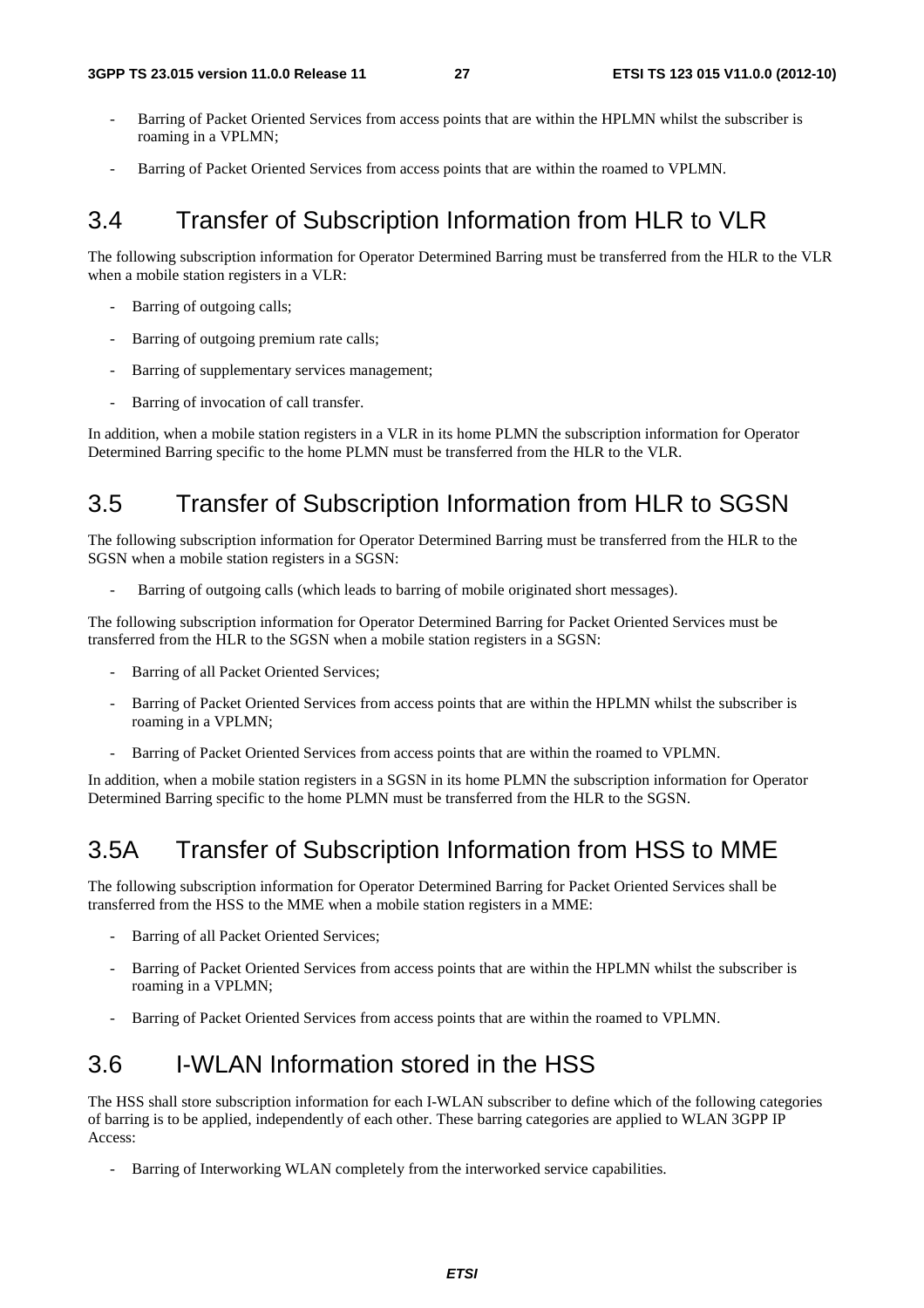- Barring of a subscriber from requesting interworking through Packet Data Gateways that are within the HPLMN whilst the subscriber is WLAN connected via a VPLMN.
- Barring a subscriber from requesting packet-oriented services from Packet Data Gateways that are within the roamed to VPLMN.
- Barring of a subscriber from requesting direct Internet access from Packet Data Gateways that are within the I-WLAN.

### 3.7 Transfer of User Profile Data from HSS to 3GPP AAA Server

The following User Profile Data for Operator Determined Barring must be transferred from the HSS to the 3GPP AAA Server when a WLAN-UE authenticates to 3GPP AAA Server and the I-WLAN service:

- Barring of Interworking WLAN completely from the interworked service capabilities
- Barring of a subscriber from requesting interworking through Packet Data Gateways that are within the HPLMN whilst the subscriber is WLAN connected via a VPLMN
- Barring a subscriber from requesting packet-oriented services from Packet Data Gateways that are within the roamed to VPLMN
- Barring of a subscriber from requesting direct Internet access from Packet Data Gateways that are within the I-WLAN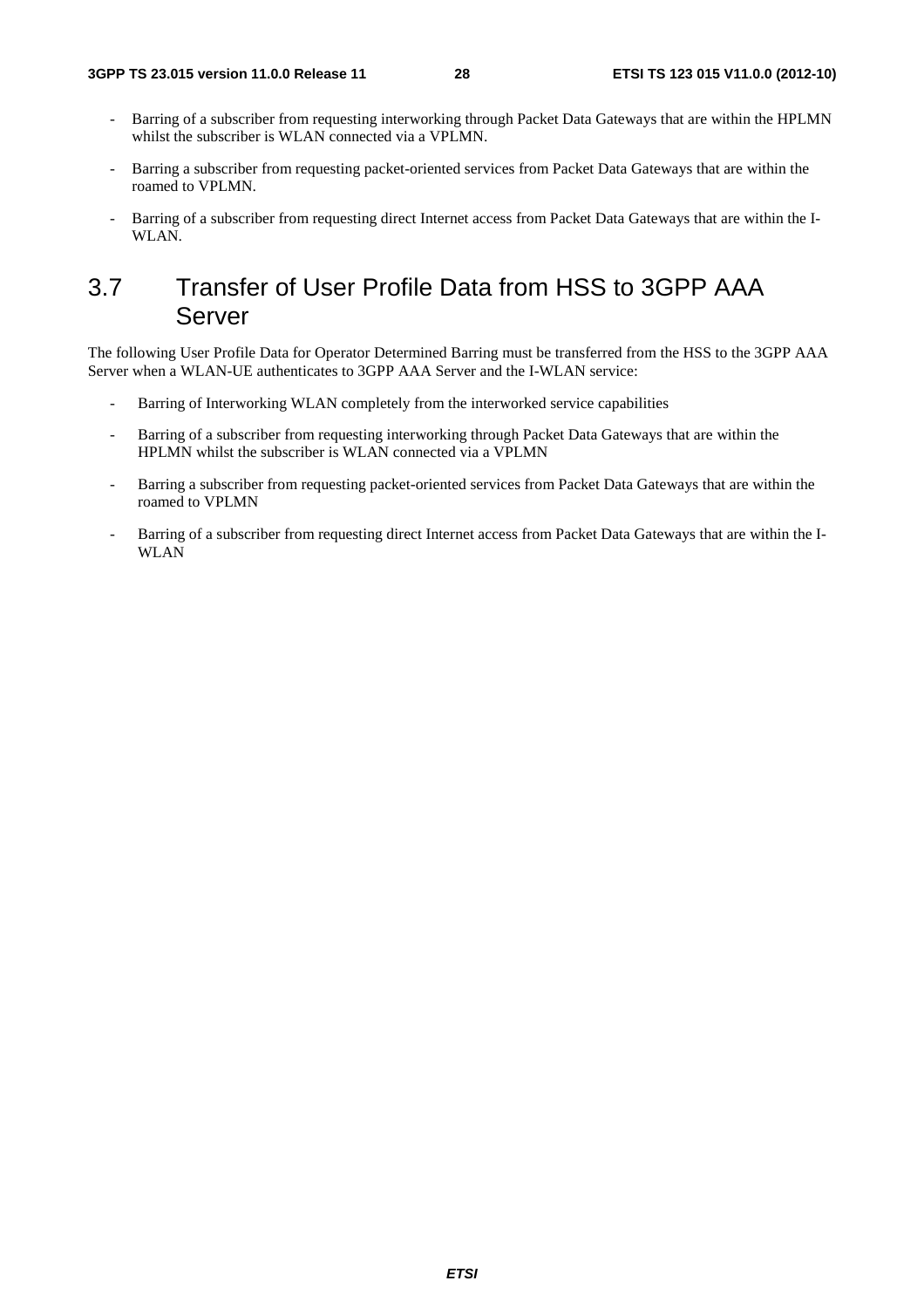# Annex A: Change history

| <b>Change history</b> |                 |                |           |                 |                    |                                                                   |
|-----------------------|-----------------|----------------|-----------|-----------------|--------------------|-------------------------------------------------------------------|
| <b>TSG CN#</b>        | <b>Spec</b>     | <b>Version</b> | <b>CR</b> | <phase></phase> | <b>New Version</b> | <b>Subject/Comment</b>                                            |
| Apr 1999              | GSM 03.15 6.0.0 |                |           |                 |                    | Transferred to 3GPP CN1                                           |
| CN#03                 | 23.015          |                |           |                 | 3.0.0              | Approved at CN#03                                                 |
| CN#04                 | 23.015          | 3.0.0          | 001       |                 | 3.1.0              | Corrections to text to introduce barring of<br>SMS calls for GPRS |
| <b>CN#11</b>          | 23.015          | 3.1.0          |           | Rel-4           | 4.0.0              | Version updated from R99 to Rel-4 after<br>CN#11                  |
| <b>CN#11</b>          | 23.015          | 3.1.0          | 002       | Rel-4           | 4.0.0              | Add PDP context activation barring                                |
|                       |                 |                |           |                 |                    | scenario, etc                                                     |
| CN#15                 | 23.015          | 4.0.0          |           | Rel-4           | 4.0.1              | References updated                                                |
| CN#16                 | 23.015          | 4.0.1          |           | Rel-5           | 5.0.0              | Release 5 after CN#16                                             |
| <b>CN#24</b>          | 23.015          | 5.0.0          | 007r2     | Rel-6           | 6.0.0              | ODB handling for existing PDP contexts                            |
| CT#35                 | 23.015          | 6.0.0          | 0008r1    | Rel-7           | 7.0.0              | Realization of Operator Determined Barring                        |
| CT#40                 | 23.015          | 7.0.0          | 0009r1    | Rel-8           | 8.0.0              | ODB for 3GPP access in EPS                                        |
| CT#42                 | 23.015          | 8.0.0          |           | Rel-8           | 8.0.1              | Copyright Notification updated                                    |
| CT#42                 | 23.015          | 8.0.1          | 0011r1    | Rel-8           | 8.1.0              | Operator Determined Barring for EPS                               |
| CT#46                 |                 | 8.1.0          |           | Rel-9           | 9.0.0              | Update to Rel-9 version (MCC)                                     |
| CT#50                 | 23.015          | 9.0.0          | 0012r2    | $ReI-10$        | 10.0.0             | LIPA for ODB case                                                 |
| CT#57                 | 23.015          | 10.0.0         |           | <b>Rel-11</b>   | 11.0.0             | Update to Rel-11 version (MCC)                                    |